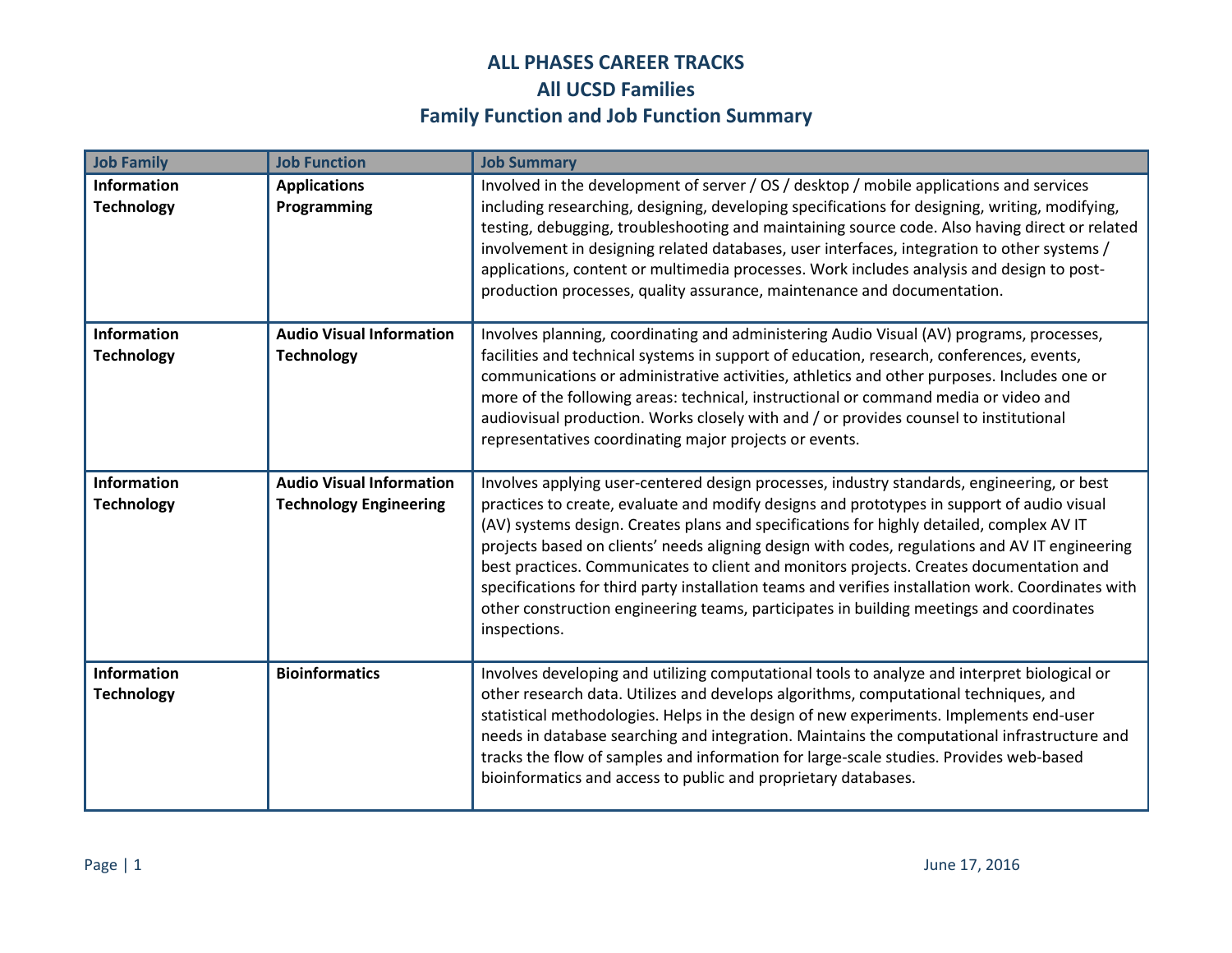| <b>Job Family</b>                       | <b>Job Function</b>                                    | <b>Job Summary</b>                                                                                                                                                                                                                                                                                                                                                                                                                                                                                                                                                                                                                                                                                                                                                                                      |
|-----------------------------------------|--------------------------------------------------------|---------------------------------------------------------------------------------------------------------------------------------------------------------------------------------------------------------------------------------------------------------------------------------------------------------------------------------------------------------------------------------------------------------------------------------------------------------------------------------------------------------------------------------------------------------------------------------------------------------------------------------------------------------------------------------------------------------------------------------------------------------------------------------------------------------|
| <b>Information</b><br><b>Technology</b> | <b>Business Systems Analysis</b>                       | Involves technology-based analysis of business practices, processes and problems; developing<br>solutions which may involve process design, data and information architecture, software<br>development and policy or procedural changes; creating specifications for systems to meet<br>requirements; validating requirements against needs; designing details of automated systems;<br>developing user interface design; planning and executing unit integration and end-user<br>acceptance testing; may develop training materials for system implementation. May lead<br>cross-functional teams to solve complex business or systems issues.                                                                                                                                                         |
| <b>Information</b><br><b>Technology</b> | <b>Business Technical</b><br><b>Support</b>            | Typically found in large central departments serving multiple departments or units, this family<br>involves providing day-to-day advanced consultation, training, instruction and troubleshooting<br>/ problem-solving to technical staff and end users for hardware, software, network and<br>related computer systems, handheld and peripheral devices and ensures their operation for<br>individuals and groups of computer users. Analyzes, recommends, installs, configures and<br>evaluates systems and tools for internal and end user use. Develops and conducts tests of<br>hardware and software and reports on configurations and behavior. Develops and provides<br>technical documentation and training. Assesses needs and recommends hardware and<br>software acquisitions and upgrades. |
| <b>Information</b><br><b>Technology</b> | <b>Communications and</b><br><b>Network Technology</b> | Involves operation of the campus, medical center or Office of the President communications<br>network including telecommunications. Plans, designs, develops, installs and maintains<br>communications network systems for the campus, medical center or Office of the President or<br>a unit.                                                                                                                                                                                                                                                                                                                                                                                                                                                                                                          |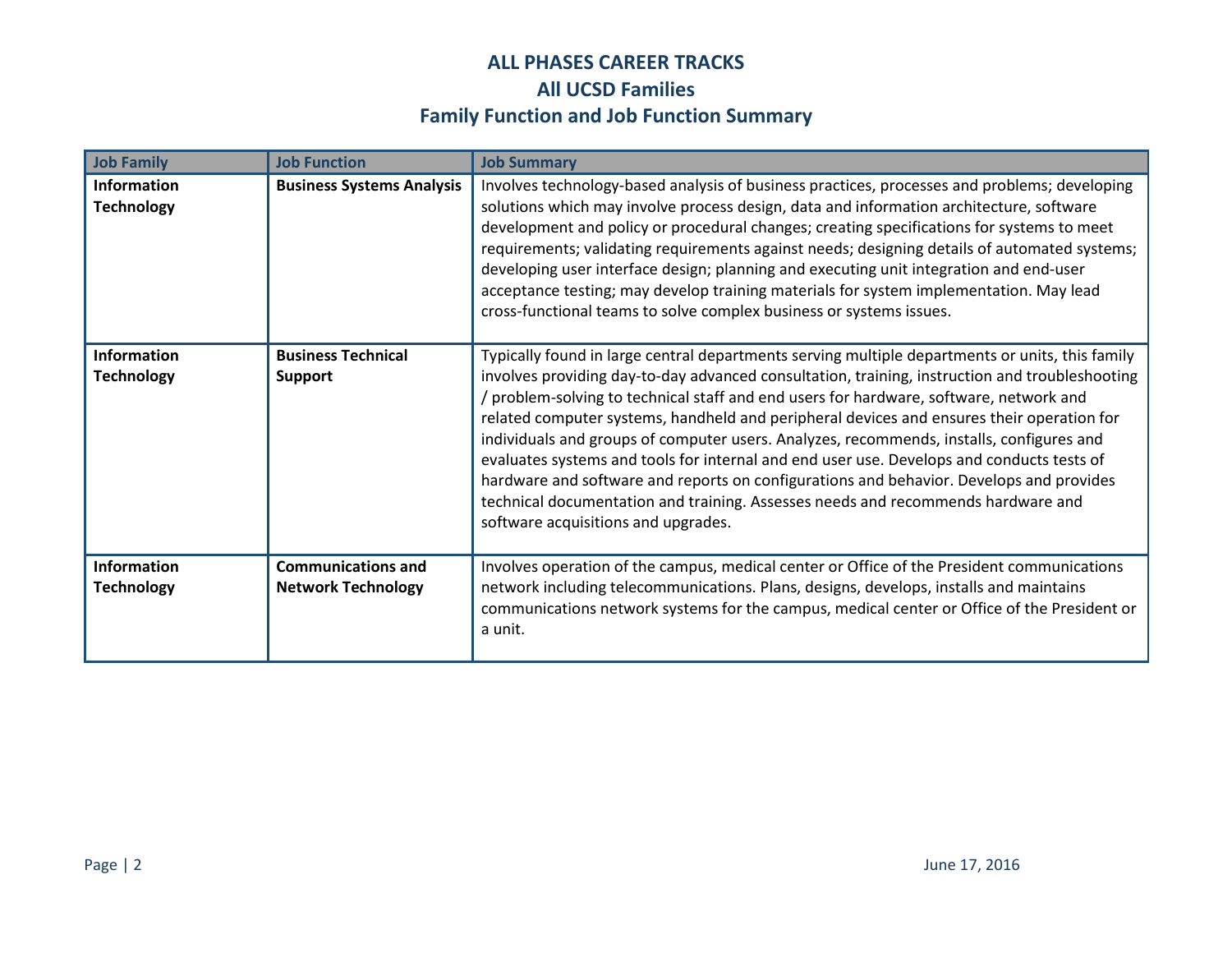| <b>Job Family</b>                | <b>Job Function</b>                                      | <b>Job Summary</b>                                                                                                                                                                                                                                                                                                                                                                                                                                                                                                                                                                                                                                                                                                                                                                                                                                                                                                                                                                                                                                  |
|----------------------------------|----------------------------------------------------------|-----------------------------------------------------------------------------------------------------------------------------------------------------------------------------------------------------------------------------------------------------------------------------------------------------------------------------------------------------------------------------------------------------------------------------------------------------------------------------------------------------------------------------------------------------------------------------------------------------------------------------------------------------------------------------------------------------------------------------------------------------------------------------------------------------------------------------------------------------------------------------------------------------------------------------------------------------------------------------------------------------------------------------------------------------|
| Information<br><b>Technology</b> | <b>Computational and Data</b><br><b>Science Research</b> | Involves a hybrid of multiple computational / data / Cyberinfrastrcture (CI) dominated fields<br>such as, but not limited to, bioinformatics, geological information<br>services (GIS), data analytics, and computational chemistry. Applies computational, computer<br>science, data science and cyber infrastructure (CI) research and<br>development principles, with relevant domain science knowledge, to perform research and<br>technology integration and development. Responsibilities include<br>research, design, development, analysis, operation, and support of high performance<br>computing (HPC) and data science research, software, tools and hardware<br>resources. Develops data algorithms and performs computations, statistical analyses,<br>interpretation and reporting of research. This specialty / function exists for<br>those positions whose primary responsibility is to do research and use computational and data<br>science technology as a tool to accomplish the research.                                    |
| Information<br><b>Technology</b> | <b>Data Systems</b><br><b>Management</b>                 | Involves technical acumen for planning, designing, developing, implementing and<br>administering data-based systems that acquire, prepare, store and provide access to data and<br>metadata. Maintains and optimizes systems and migrates data and systems as needed.<br>Ensures integrity and completeness of data and workflow, manages and / or develops data<br>practices, databases and information systems as well as guidelines, dictionaries, registries and<br>/ or services. May include interpretation of scientific research data artifacts as well as<br>mediation across science and technology domains and long-term data care. As information<br>architect and data steward, designs systems, data products and / or data production processes<br>while focusing on data curation, data exchange, data security, data integrity and information<br>environments. (Re)evaluates frameworks, strategies, standards and standards-making<br>activities. May involve work with a project-level data repository, a center or an archive. |
| Information<br><b>Technology</b> | <b>Database Administration</b>                           | Involves planning databases, including schema definition, structure, documentation, long-<br>range requirements, data security, operational guidelines and protection. Ensures accuracy<br>and completeness of data in master files and various support tools. May establish database<br>management systems, standards, guidelines and quality assurance for database deliverables.<br>This does not include technologies that are typically deemed as desktop-centric (i.e., Access,<br>Filemaker Pro, etc.).                                                                                                                                                                                                                                                                                                                                                                                                                                                                                                                                      |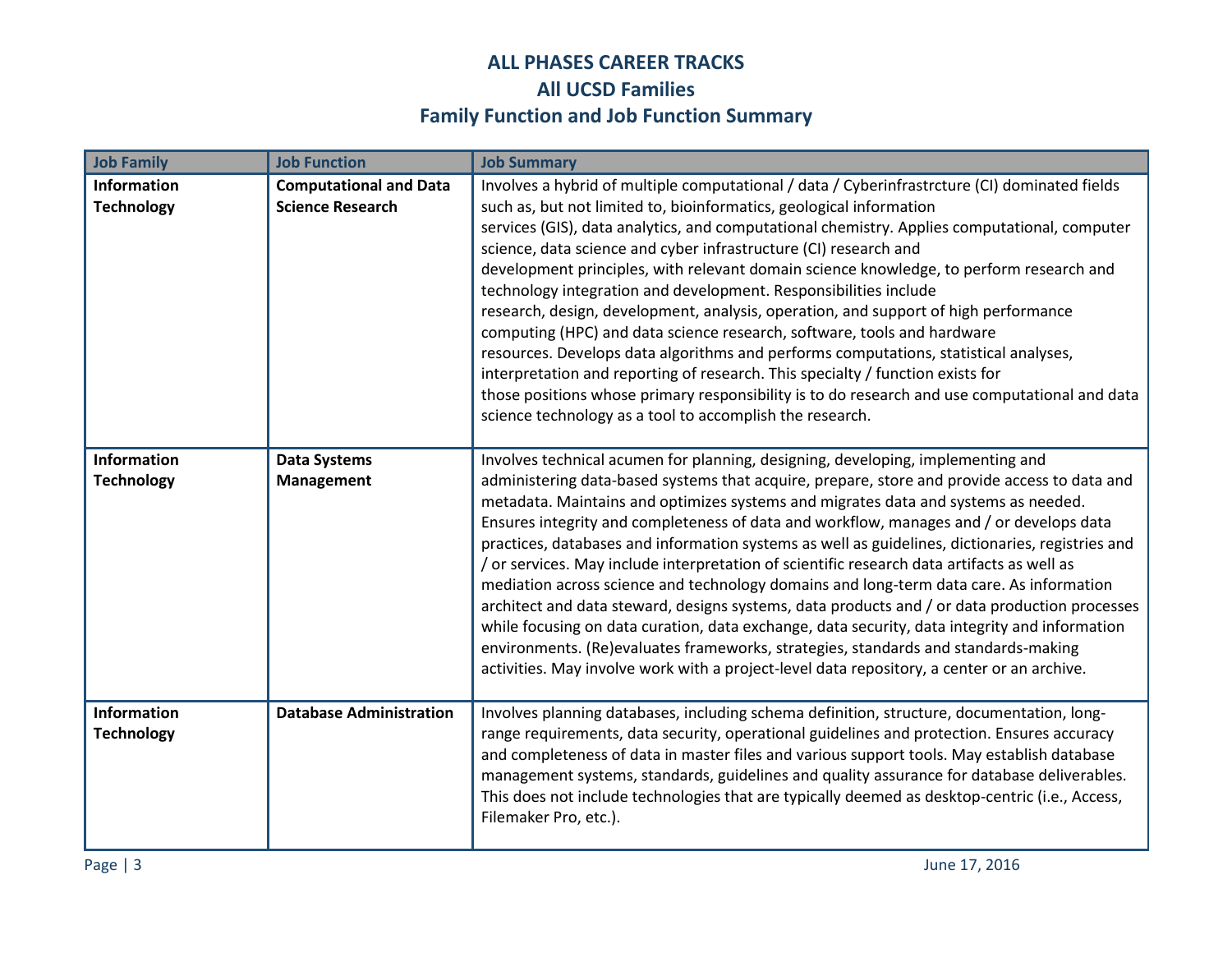| <b>Job Family</b>                       | <b>Job Function</b>                                  | <b>Job Summary</b>                                                                                                                                                                                                                                                                                                                                                                                                                                                                                                                                                                                                                                                                                                                                                                                                                                                                                                                                                                                                                                                                                                                                                                                    |
|-----------------------------------------|------------------------------------------------------|-------------------------------------------------------------------------------------------------------------------------------------------------------------------------------------------------------------------------------------------------------------------------------------------------------------------------------------------------------------------------------------------------------------------------------------------------------------------------------------------------------------------------------------------------------------------------------------------------------------------------------------------------------------------------------------------------------------------------------------------------------------------------------------------------------------------------------------------------------------------------------------------------------------------------------------------------------------------------------------------------------------------------------------------------------------------------------------------------------------------------------------------------------------------------------------------------------|
| <b>Information</b><br><b>Technology</b> | <b>Geographic Information</b><br><b>Systems</b>      | Involves design, analysis, development and implementation of geographic information system<br>(GIS), Global Positioning Systems (GPS) and other remote sensing solutions. Participates in IT<br>projects requiring GIS data. Works with business users to define data and general GIS needs.<br>Responsible for the development and maintenance of geospatial databases, web applications,<br>programs and equipment.                                                                                                                                                                                                                                                                                                                                                                                                                                                                                                                                                                                                                                                                                                                                                                                 |
| <b>Information</b><br><b>Technology</b> | <b>Information Systems</b>                           | Involves providing a variety of IT services. Assignments may include database administration,<br>application programming, IT project management, systems administration, systems and<br>process analysis, security, solution development and maintenance, business technical support<br>or a combination of these and / or other IT functions. Note: If 50% or more of the position is in<br>a defined sub-family, the position should be placed in that sub-family.                                                                                                                                                                                                                                                                                                                                                                                                                                                                                                                                                                                                                                                                                                                                  |
| <b>Information</b><br><b>Technology</b> | <b>Information Technology</b><br><b>Architecture</b> | Involves conceptualization, planning, designing and implementing complete and integrated<br>information technology solutions for campus, medical center or Office of the President<br>initiatives, departments or the entire campus, medical center or Office of the President. Work<br>is based on implementing the vision of top management to establish IT conceptual<br>architecture that is time independent but allows for implementation of specific technologies<br>over time with ability to smoothly transition technology changes. Demonstrates keen<br>understanding of departmental, campus wide, medical center, Office of the President,<br>institution-wide and / or multi-organizational needs and long-term goals. Researches and<br>prototypes emerging technologies and approaches. Works on issues that impact project<br>success or address future concepts, products or technologies. Understands and coordinates<br>with campus, medical center or Office of the President initiatives when appropriate, as well as<br>various IT technology standards, best practices and strategies for infrastructure growth. Often<br>serves as consultant to related management efforts. |
| <b>Information</b><br><b>Technology</b> | <b>Information Technology</b><br><b>Security</b>     | Primary responsibility involves monitoring, detecting, protecting and maintaining the security<br>of data, systems and networks. Plans, configures, designs, develops, implements and<br>maintains tools, systems and procedures to insure the integrity, reliability and security of data,<br>systems and networks.                                                                                                                                                                                                                                                                                                                                                                                                                                                                                                                                                                                                                                                                                                                                                                                                                                                                                  |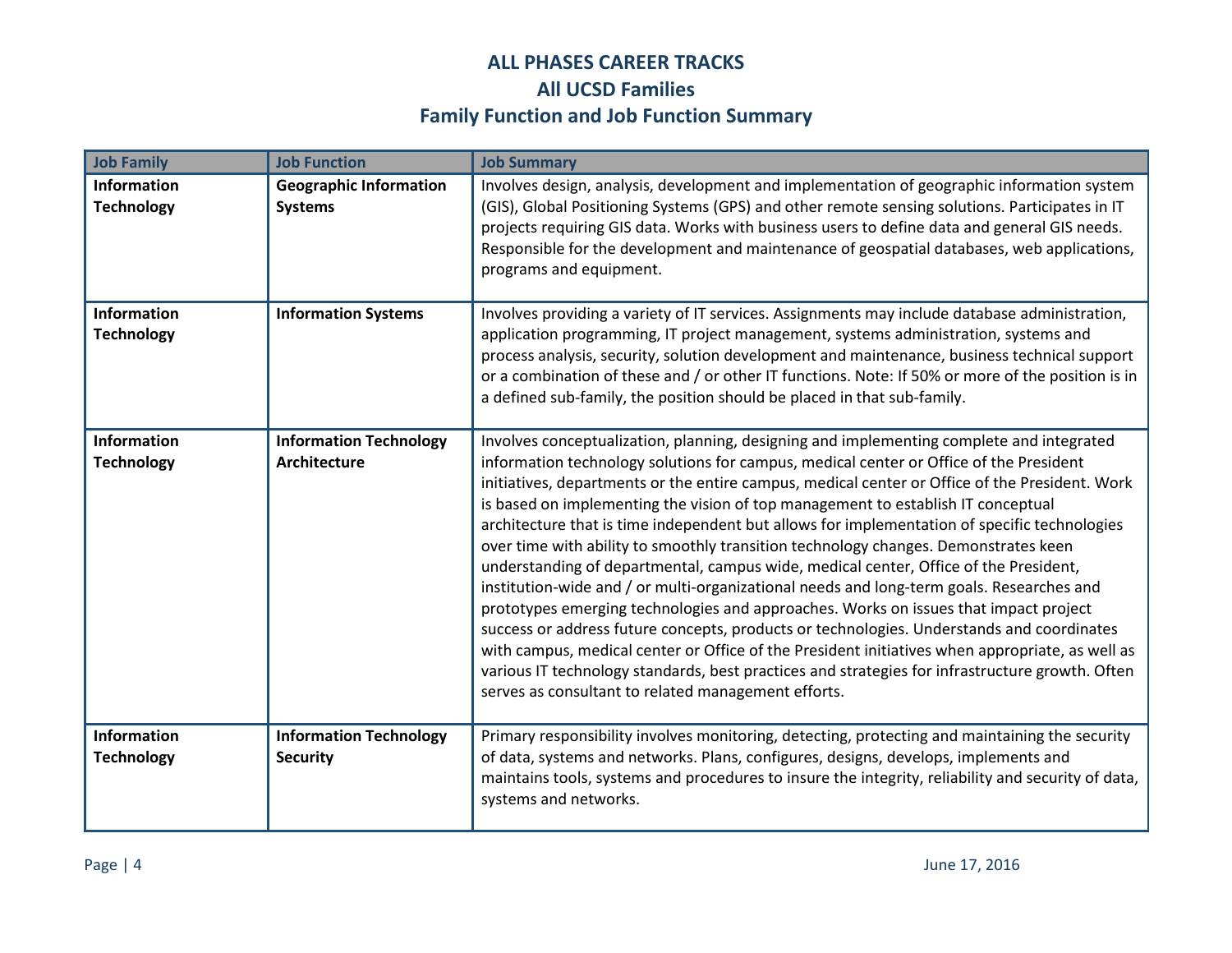| <b>Job Family</b>                       | <b>Job Function</b>                                     | <b>Job Summary</b>                                                                                                                                                                                                                                                                                                                                                                                                                                                                                                                                                                                                                                                                                                                                                                                                                                                                                                                                                                                                                                                        |
|-----------------------------------------|---------------------------------------------------------|---------------------------------------------------------------------------------------------------------------------------------------------------------------------------------------------------------------------------------------------------------------------------------------------------------------------------------------------------------------------------------------------------------------------------------------------------------------------------------------------------------------------------------------------------------------------------------------------------------------------------------------------------------------------------------------------------------------------------------------------------------------------------------------------------------------------------------------------------------------------------------------------------------------------------------------------------------------------------------------------------------------------------------------------------------------------------|
| <b>Information</b><br><b>Technology</b> | <b>Production Control</b>                               | Involves scheduling, setup, submission, and monitoring production jobs to successful<br>completion in accordance with established procedures and practices. Insures customer needs<br>are met in a timely manner. Typically involved in the scheduling of jobs on large systems<br>handling critical production or business data.                                                                                                                                                                                                                                                                                                                                                                                                                                                                                                                                                                                                                                                                                                                                         |
| <b>Information</b><br><b>Technology</b> | <b>Quality Assurance /</b><br><b>Release Management</b> | Involves developing, evaluating, revising, applying and documenting technical quality<br>assurance protocols, methods and test plans to inspect and test a variety of IT processes,<br>software and products. Ensures activities and items are in compliance with both campus,<br>medical center or Office of the President IT quality assurance standards and applicable<br>government regulations and software / product design specifications to determine and<br>approve software releases. Performs analysis and identifies trends in the inspection of IT<br>processes, software and products and recommends corrective actions when necessary.<br>Ensures that established inspection, sampling and statistical process control procedures are<br>followed. Involved in developing, auditing, monitoring and enforcing the established release<br>management processes and policies in support of cross-domain configuration integration,<br>testing, completeness and consistency. May ensure compliance to UC and / or external<br>specifications and standards. |
| <b>Information</b><br><b>Technology</b> | Systems / Infrastructure<br>Administration              | Involves serving as the technical administrator for hardware, operating systems, and network<br>management. Plans and coordinates the installation, configuration and testing of hardware<br>and software components. Work may involve central or departmental computer systems and<br>networks. Includes web systems administration.                                                                                                                                                                                                                                                                                                                                                                                                                                                                                                                                                                                                                                                                                                                                     |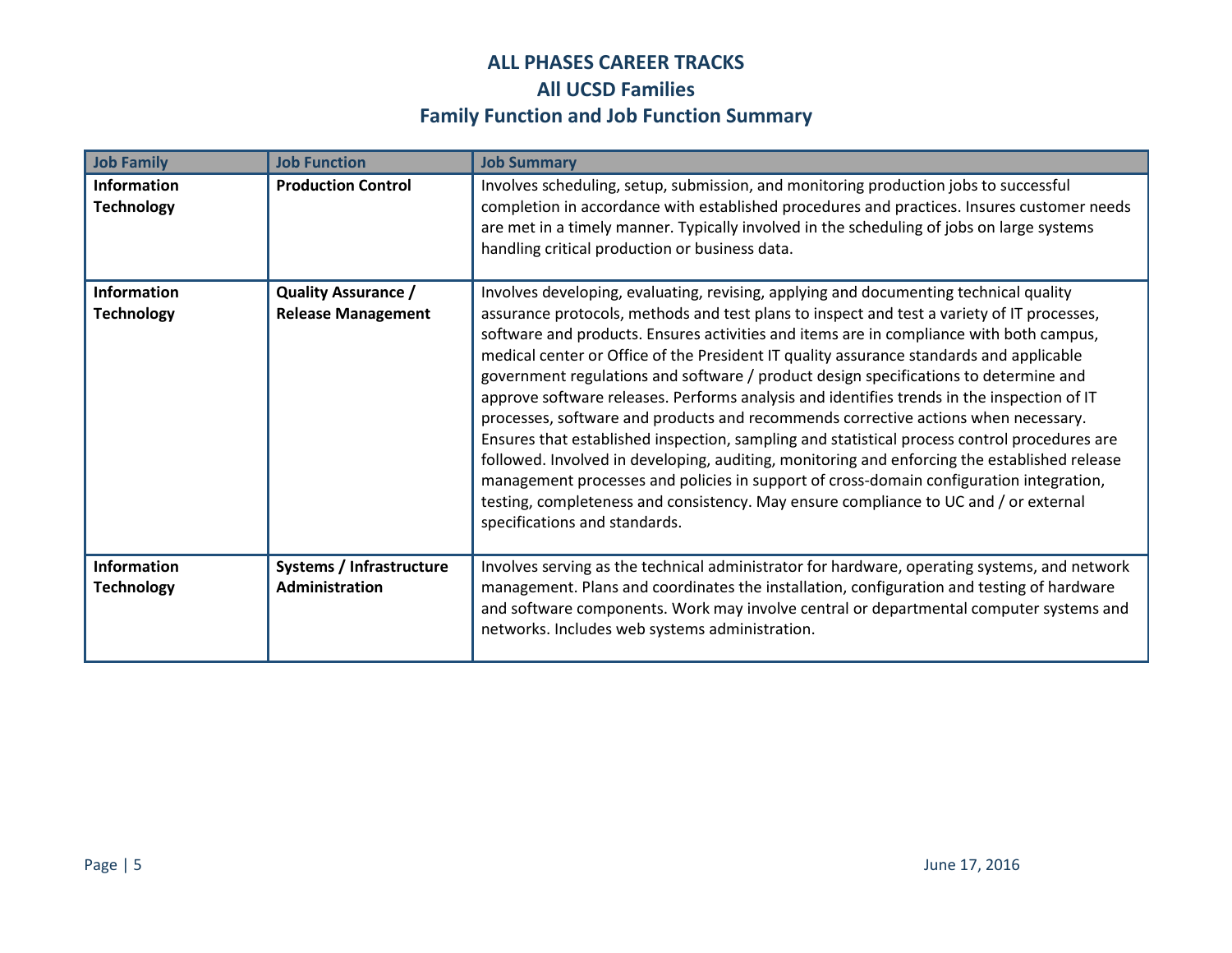| <b>Job Family</b>                       | <b>Job Function</b>                    | <b>Job Summary</b>                                                                                                                                                                                                                                                                                                                                                                                                                                                                                                                                                                                                                                                                                                                                                                                                                                                                                                                           |
|-----------------------------------------|----------------------------------------|----------------------------------------------------------------------------------------------------------------------------------------------------------------------------------------------------------------------------------------------------------------------------------------------------------------------------------------------------------------------------------------------------------------------------------------------------------------------------------------------------------------------------------------------------------------------------------------------------------------------------------------------------------------------------------------------------------------------------------------------------------------------------------------------------------------------------------------------------------------------------------------------------------------------------------------------|
| <b>Information</b><br><b>Technology</b> | <b>Systems Integration</b>             | Uses broad knowledge of system and software concepts, best practices, and principles as well<br>as broad knowledge of available systems and software options from across the industry with<br>the objective of integrating components, teams, constraints, and schedules to achieve high<br>level system objectives. Performs system and subsystem integration, technical risk<br>assessments, technical planning, verification and validation, and supportability and<br>effectiveness analyses of total systems throughout the system lifecycle. Analyses are<br>performed at all levels of total system product to include: concept, design, fabrication, test,<br>installation, operation, maintenance and disposal. Performs functional analysis, timeline<br>analysis, detail trade studies, requirements allocation and interface definition studies to<br>translate customer requirements into hardware and software specifications. |
| <b>Information</b><br><b>Technology</b> | <b>Technical Project</b><br>Management | Involves managing technical projects having a defined beginning and end. Manages the<br>project's framework processes and methodologies involving departmental or cross-functional<br>teams. Plans, coordinates and monitors scope, requirements, schedules, budgets, resources,<br>tasks, risks, staff and deliverables. Monitors the project from initiation through completion.<br>Organizes and leads activities relating to the management and completion of projects.                                                                                                                                                                                                                                                                                                                                                                                                                                                                  |
| <b>Information</b><br><b>Technology</b> | <b>User Experience Design</b>          | Involves applying user-centered design methodologies and processes to capture user<br>requirements, create, evaluate and modify designs and prototypes in support of software and<br>web development. Works with all areas of IT to ensure overall consistency of technology<br>implementation in the organization. Gathers input from users at all phases of the design<br>process and ensures that those needs are represented in the product or service being<br>developed. Performs usability evaluations for development teams. May produce specifications<br>describing user requirements and internal structures for product or service in development.                                                                                                                                                                                                                                                                               |
| <b>Communications</b>                   | <b>Acquisitions Editor</b>             | Responsible for acquiring, developing, and revising titles. Develops and recommends<br>publishing plans and list strategy using research and personal knowledge of the market. Works<br>with authors to develop suitable manuscripts to meet publishing objectives. Acts as liaison<br>with design, copyediting, printing, production, and sales and marketing personnel. May have<br>profit and loss responsibility.                                                                                                                                                                                                                                                                                                                                                                                                                                                                                                                        |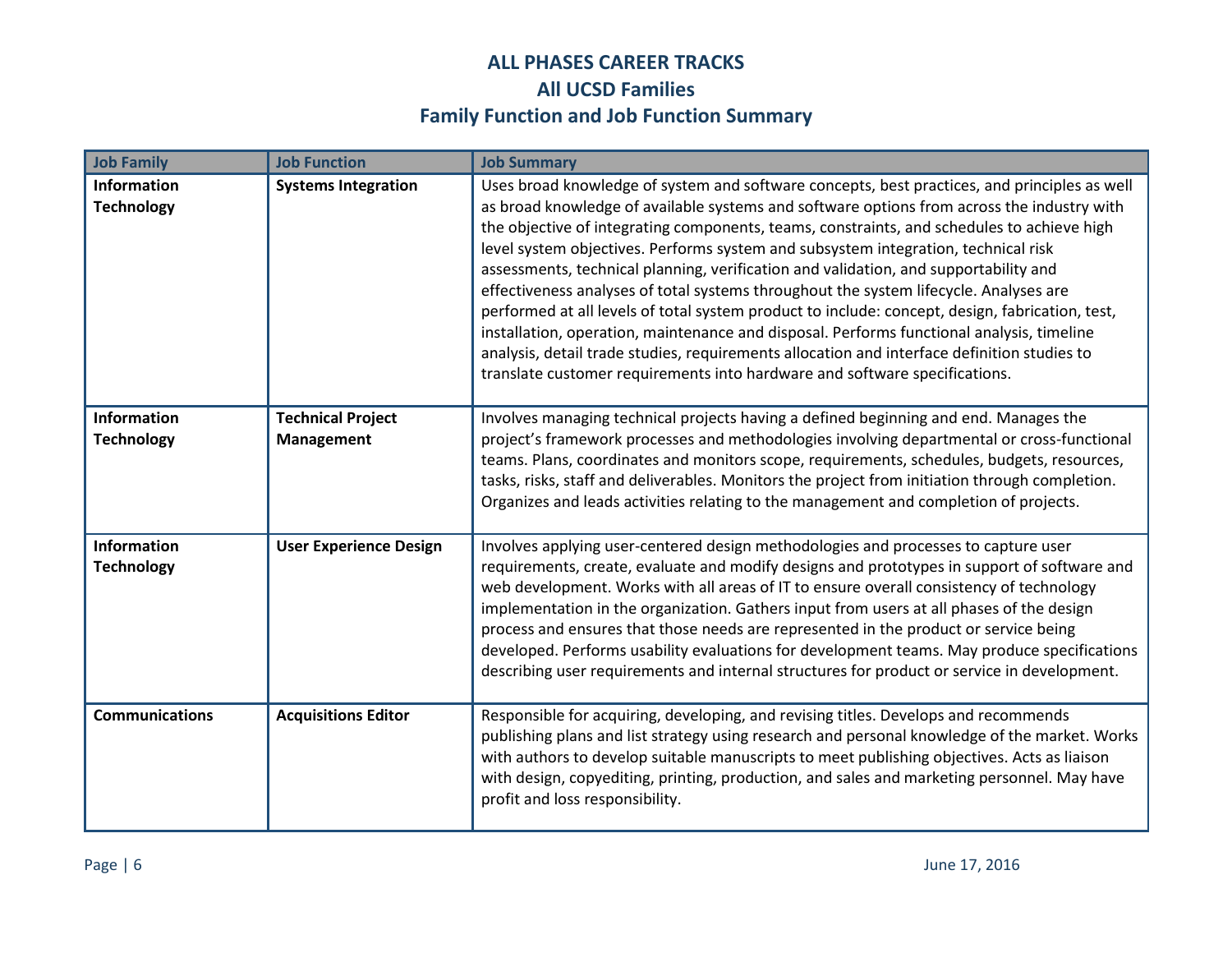| <b>Job Family</b>     | <b>Job Function</b>                          | <b>Job Summary</b>                                                                                                                                                                                                                                                                                                                                                                                                                                                                         |
|-----------------------|----------------------------------------------|--------------------------------------------------------------------------------------------------------------------------------------------------------------------------------------------------------------------------------------------------------------------------------------------------------------------------------------------------------------------------------------------------------------------------------------------------------------------------------------------|
| <b>Communications</b> | <b>Broadcast</b><br><b>Communications</b>    | Involves developing and managing content, planning, coordinating and administering<br>programs, processes, and facilities in radio and television, including programming, production,<br>scheduling, training, digital and / or analog editing, accounting, and organizing related events.                                                                                                                                                                                                 |
| <b>Communications</b> | <b>Digital Communications</b>                | Involves developing digital communications when communications knowledge, rather than<br>Information Technology knowledge, is paramount. Includes website design and development,<br>or producing communications or instruction using the web, audio, video, and other digital<br>media, which may involve content creation, designing, production and / or programming.                                                                                                                   |
| <b>Communications</b> | <b>General Communications</b>                | Involves developing, implementing or executing a comprehensive, multidisciplinary<br>communications program; involves work in two or more communications disciplines OR work<br>not otherwise covered in other communications job families.                                                                                                                                                                                                                                                |
| <b>Communications</b> | <b>Media Communications</b>                  | Involves providing news and information for the general public and key audiences through a<br>clear understanding of news, skilled work with the media, programs for public outreach, and /<br>or strategic communication of the institution's messages.                                                                                                                                                                                                                                   |
| <b>Communications</b> | <b>Publications and</b><br><b>Production</b> | Involves planning, scheduling, and coordinating the printed and / or electronic production of<br>books, journals, catalogs, publications, manuscripts, promotional and other materials. Confers<br>with writer / editors, communications design specialists, web programming specialists, project<br>directors, authors and related staff in the preparation of proposed publications; verifies that<br>format of copy conforms to printing and / or electronic publishing specifications. |
| <b>Communications</b> | <b>Visual Communications</b>                 | Involves creating visual communications that inform, instruct, and / or influence the way<br>people perceive services, products, or organizations using knowledge of graphic design,<br>animation, communications strategy, marketing, research, environmental design,<br>photography and photographic services, and / or illustration.                                                                                                                                                    |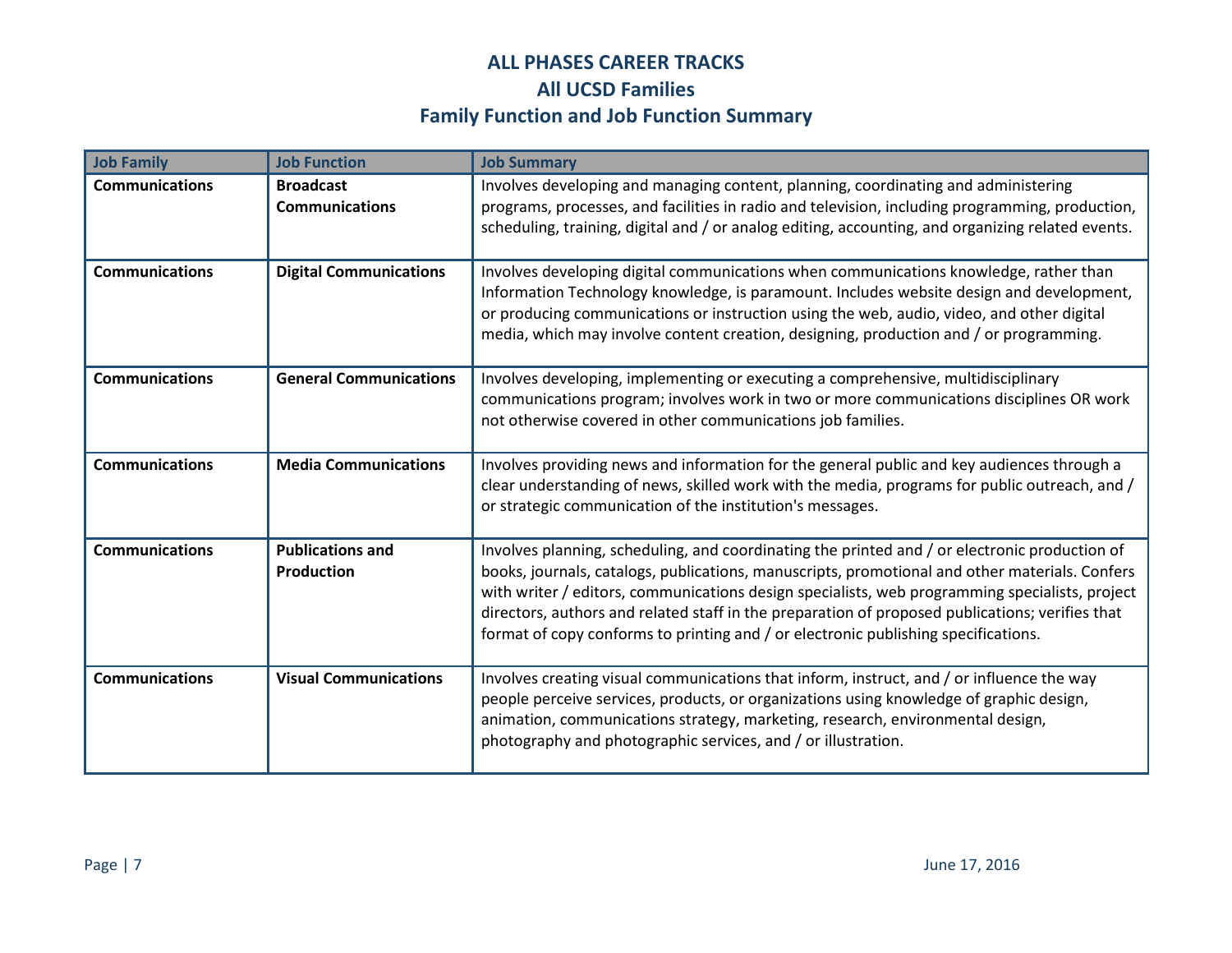| <b>Job Family</b>       | <b>Job Function</b>                            | <b>Job Summary</b>                                                                                                                                                                                                                                                                                                                                                                                                                                                        |
|-------------------------|------------------------------------------------|---------------------------------------------------------------------------------------------------------------------------------------------------------------------------------------------------------------------------------------------------------------------------------------------------------------------------------------------------------------------------------------------------------------------------------------------------------------------------|
| <b>Communications</b>   | <b>Written Communications</b>                  | Involves conceiving, researching, writing, editing, and / or publishing written materials and<br>strategic communications, including publications, articles, proposals, speeches, and<br>promotional material.                                                                                                                                                                                                                                                            |
| <b>External Affairs</b> | <b>Alumni and External</b><br><b>Relations</b> | Involves activities associated with reaching, serving, and engaging alumni and other key<br>constituencies through programs, events, products, and services not primarily related to<br>fundraising. Constituencies include alumni, local community, government, parents, students,<br>as well as the general public. Translates constituent needs and priorities into customized<br>programs to create, enhance, and sustain relationships with external constituencies. |
| <b>External Affairs</b> | <b>Events</b>                                  | Involves the planning and organizing of event activities, including managing logistics such as<br>facilities, tickets, audience management activities, concessionaires, caterers, and vendors, and<br>facilitation of communication and services with speakers and facility maintenance staff; or<br>provides technical support of these activities.                                                                                                                      |
| <b>External Affairs</b> | <b>Fundraising</b>                             | Involves designing, developing, delivering, and administering fundraising programs. Identifies<br>new donor prospects through researching background information on potential donors and<br>developing materials, marketing plans, and organizing related programs / events; cultivates,<br>stewards, and may solicit donor prospects.                                                                                                                                    |
| <b>External Affairs</b> | <b>Marketing</b>                               | Involves the marketing of activities, services, or product, or provides marketing support<br>activities. Involves the analysis of identifying possible constituencies / audiences and the<br>development of programs, services, and outreach to meet identified needs and influence<br>public perception; may involve "brand" development or enhancement, and may involve<br>working with the media (press, television and radio).                                        |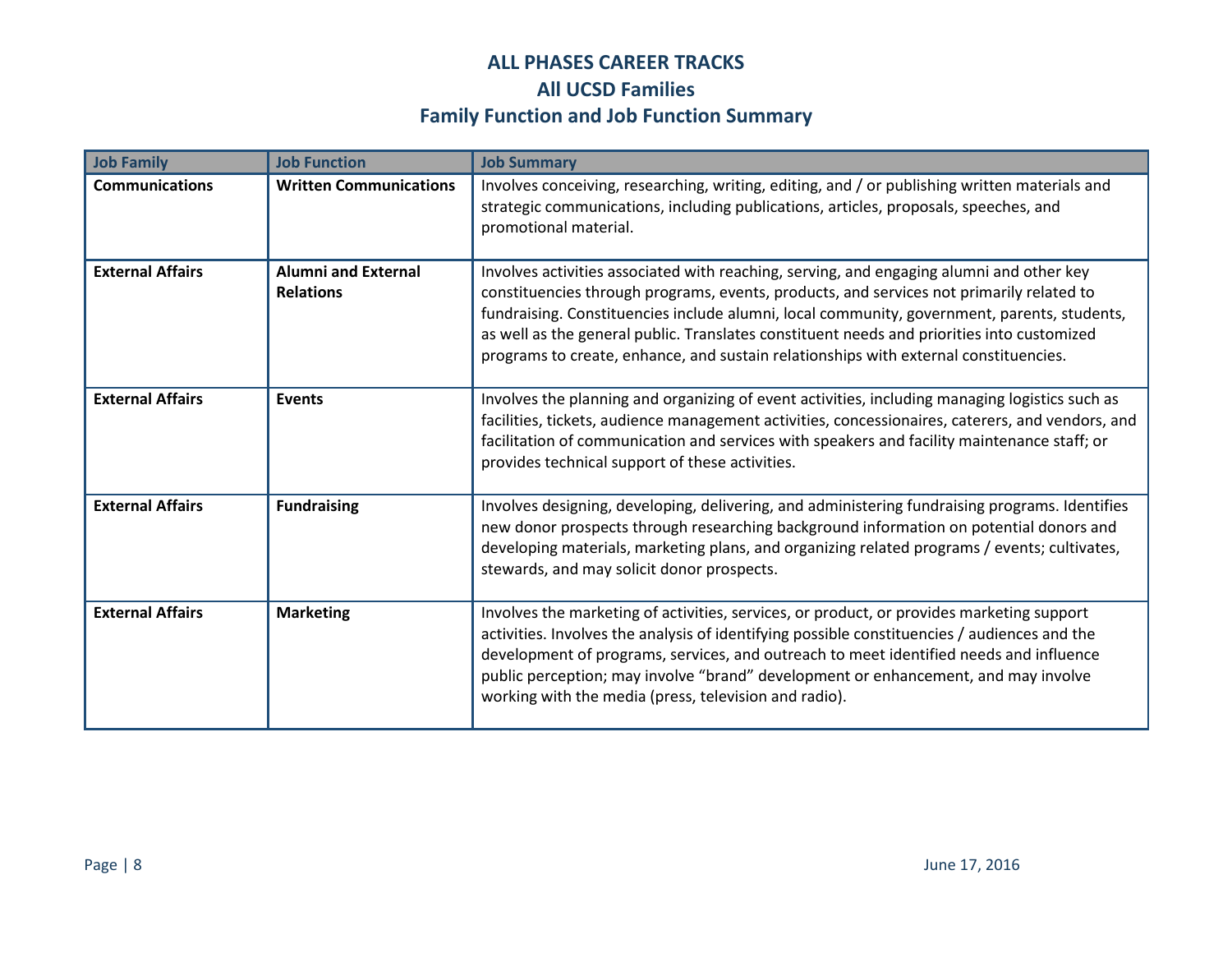| <b>Job Family</b>           | <b>Job Function</b>         | <b>Job Summary</b>                                                                                                                                                                                                                                                                                                                                                                                                                                                                                                                                                                                                                                                                                                                                                                                                                                      |
|-----------------------------|-----------------------------|---------------------------------------------------------------------------------------------------------------------------------------------------------------------------------------------------------------------------------------------------------------------------------------------------------------------------------------------------------------------------------------------------------------------------------------------------------------------------------------------------------------------------------------------------------------------------------------------------------------------------------------------------------------------------------------------------------------------------------------------------------------------------------------------------------------------------------------------------------|
| <b>External Affairs</b>     | <b>Sales</b>                | Involves the selling of activities, services or products by identifying prospects and or<br>audiences; involves the promoting of activities, services or products for sale; may use a<br>"brand" to influence customers and may involve advertising the activities, services or products<br>for sale via press, television and radio. Involves directly interacting with the sales prospects to<br>persuade them to purchase the activities, services or products.                                                                                                                                                                                                                                                                                                                                                                                      |
| <b>Government Relations</b> | <b>Government Relations</b> | Involves government relations activities associated with reaching, serving, and engaging<br>external constituencies through lobbying, advocacy, coalition building, programs, and events<br>on behalf of campus and / or medical center. Key constituencies include local, state and<br>federal policymakers, government relations officials, university leadership, interest groups and<br>associations, external stakeholders, advocates and the general public.                                                                                                                                                                                                                                                                                                                                                                                      |
| Legal                       | Counsel                     | Involves providing research and advice on legal issues affecting UC Campuses, Medical<br>Centers, Office of the President and / or the University at-large. Provides the full range of legal<br>services to clients in the following practice areas: labor and employment, faculty and student<br>affairs, health law, governance and public accountability, construction, land use, research<br>compliance, intellectual property, business transactions, litigation, real estate, taxes and gifts<br>and estates, as well as expertise regarding the regulations and policies of The Regents, and<br>other University policies. Direct services include litigation, contract negotiations, advice, and<br>assisting with the development of effective compliance and risk mitigation strategies to<br>facilitate the University's complex operations. |
| Legal                       | <b>Legal Support</b>        | Provides legal support to attorneys and paralegals. Acts as liaison between university clients<br>and OGC attorneys and paralegals. Carries out a wide range of analytical and administrative<br>tasks. Drafts and edits for review by attorneys and paralegals various legal documents.<br>Prepares and files legal documents with appropriate entities, as required.                                                                                                                                                                                                                                                                                                                                                                                                                                                                                  |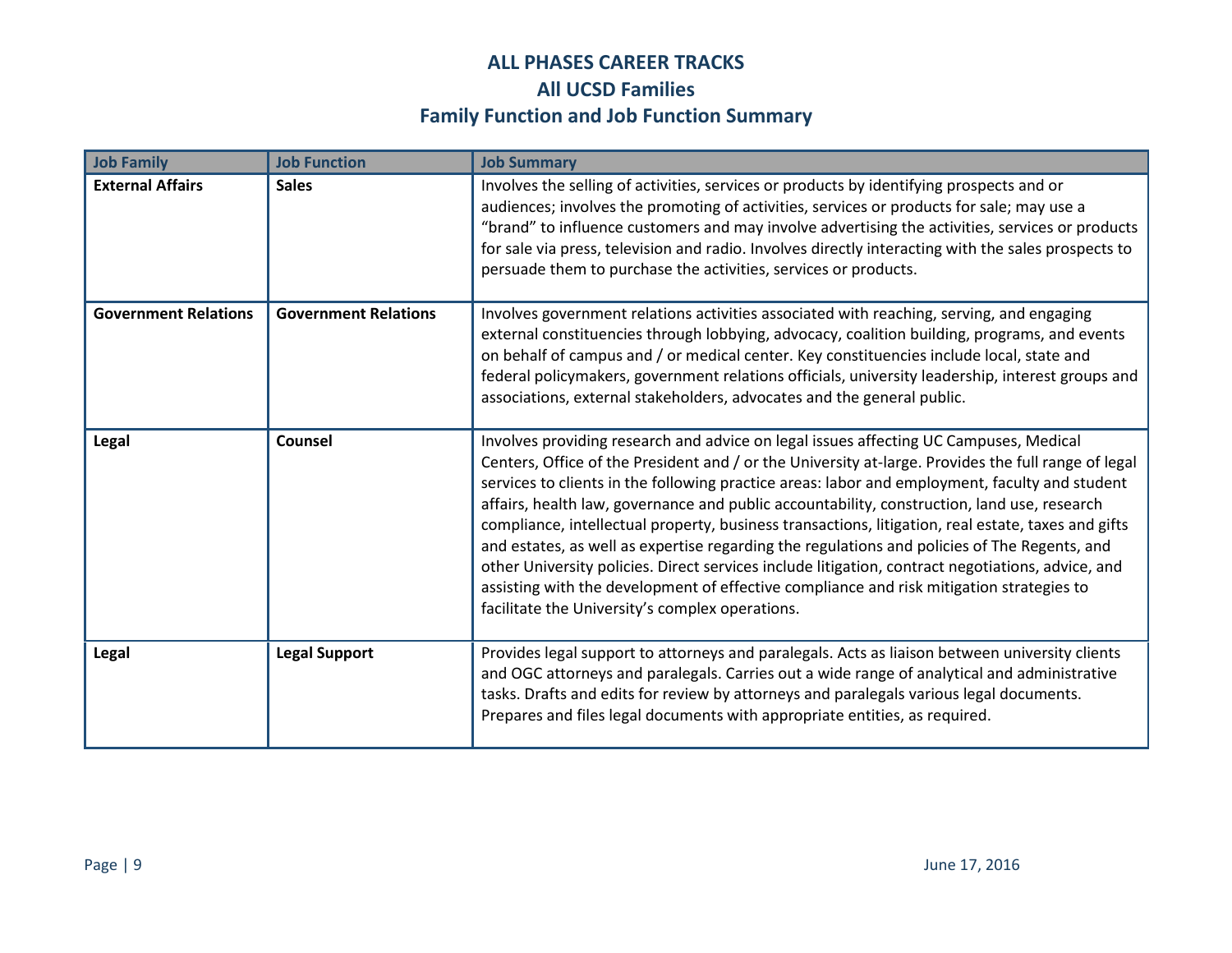| <b>Job Family</b> | <b>Job Function</b>         | <b>Job Summary</b>                                                                                                                                                                                                                                                                                                                                                                                                                                                                                                                         |
|-------------------|-----------------------------|--------------------------------------------------------------------------------------------------------------------------------------------------------------------------------------------------------------------------------------------------------------------------------------------------------------------------------------------------------------------------------------------------------------------------------------------------------------------------------------------------------------------------------------------|
| Legal             | Paralegal                   | Provides legal assistance to attorneys. Acts as liaison with internal clients, outside counsel and<br>external organizations. Compiles data from various sources legal digests and practice manuals.<br>Assembles, proofs and edits drafts of documents, such as contracts, leases, licenses and<br>insurance policies. Prepares and files legal documents with appropriate entities, as required.<br>Conducts research on projects as directed by attorneys. Assists internally on analyzing<br>documents, counsels on progress of cases. |
| <b>Marine</b>     | <b>Marine Engineering</b>   | Responsible for engineering operations aboard a seagoing vessel or lab engaged in<br>oceanographic research, including some or all of the following: operations, maintenance and<br>inspection of all of ship's engineering equipment, safe operation of ship's electrical,<br>mechanical and safety equipment and all auxiliary engine room and plant machinery,<br>completion of service / repair work and maintenance of operating logs.                                                                                                |
| <b>Marine</b>     | <b>Marine Food Services</b> | Involves planning, preparing and serving daily meals aboard a seagoing vessel or lab.<br>Responsible for requisition and maintenance of all equipment and supplies.                                                                                                                                                                                                                                                                                                                                                                        |
| <b>Marine</b>     | <b>Marine Operations</b>    | Involves responsibility for operations of research fleet and shore facilities. Responsible for<br>some or all of the following: crewing, logistics, vessel and facility maintenance, safety, budgets<br>and compliance.                                                                                                                                                                                                                                                                                                                    |
| <b>Marine</b>     | <b>Platform Operations</b>  | Responsible for operations aboard research platform engaged in oceanographic research,<br>including deck and crewmember activities, safety and maintenance of platform and all<br>embarked persons, operation and maintenance of engineering plant and auxiliaries, serving as<br>officer of the watch, medical support, maintenance of logs, reports, and inventories.                                                                                                                                                                    |
| <b>Marine</b>     | <b>Ship Operations</b>      | Responsible for operations aboard a seagoing vessel or lab engaged in oceanographic<br>research, including some or all of the following: navigation, deck and crewmember activities,<br>safety and maintenance of vessel and all embarked persons, serving as officer of the watch,<br>medical support, maintenance of logs, reports, and inventories.                                                                                                                                                                                     |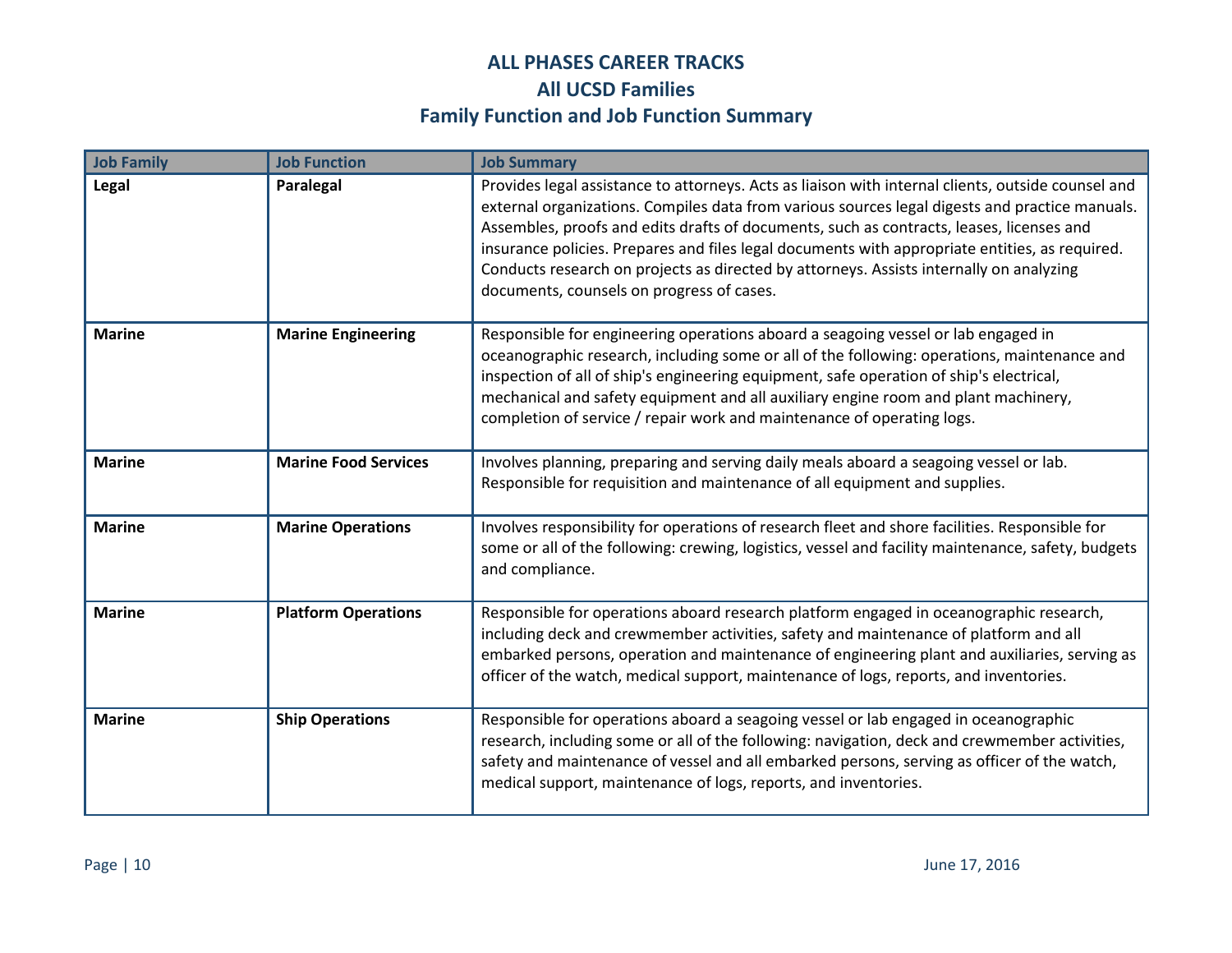| <b>Job Family</b>                               | <b>Job Function</b>                    | <b>Job Summary</b>                                                                                                                                                                                                                                                                                                                                                                                                                                                                                                                                                                                                                                                                                      |
|-------------------------------------------------|----------------------------------------|---------------------------------------------------------------------------------------------------------------------------------------------------------------------------------------------------------------------------------------------------------------------------------------------------------------------------------------------------------------------------------------------------------------------------------------------------------------------------------------------------------------------------------------------------------------------------------------------------------------------------------------------------------------------------------------------------------|
| <b>Audit, Compliance &amp;</b><br><b>Ethics</b> | <b>Audit</b>                           | Involves auditing for compliance with laws, policies, and good business practices, reporting<br>findings and making recommendations to implement improvements. Evaluates the adequacy<br>of internal controls; the effectiveness of policies and procedures; searches for value-added<br>recommendations to improve the efficiency and contribution of the function under review.                                                                                                                                                                                                                                                                                                                       |
| <b>Audit, Compliance &amp;</b><br><b>Ethics</b> | Advocacy                               | Involves providing confidential and privileged advice, assistance and advocacy on behalf of<br>individuals concerning sexual violence, sexual assault, domestic violence, dating violence and<br>stalking. Advocacy includes assistance in coordinating services with local agencies on behalf of<br>the subject in all areas, including Student Services, the local campus police department,<br>coordination of legal advocacy, medical advocacy and other assistance / University services as<br>needed. Participates in educational outreach services to diverse University populations.                                                                                                            |
| <b>Audit, Compliance &amp;</b><br><b>Ethics</b> | <b>Ethics and Compliance</b>           | Involves oversight of the key compliance related activities affecting the ongoing establishment<br>and maintenance of a culture of safety, non-discrimination, and acceptance at the University<br>of California. Includes compliance governance, policies and procedures, training and<br>education, communication and reporting, internal monitoring, and auditing. Recommends<br>response, prevention, and disciplinary standards for compliance issues. Ensures alignment<br>with applicable laws and ethical standards of the organization. Activities include complaint<br>investigations of potential allegations of improper behavior, "whistleblowing," and improper<br>government activities. |
| <b>Educational Services</b>                     | <b>Community Education</b><br>Services | Involves designing, conducting, managing, and evaluating community educational and<br>development programs in partnership with educational institutions county-based agencies,<br>organizations and services. Collects enrollment data, maintains education curricula inventory,<br>and evaluates program results. Functions as a community resource, provides leadership to<br>volunteers and acts as subject matter expert for assigned program.                                                                                                                                                                                                                                                      |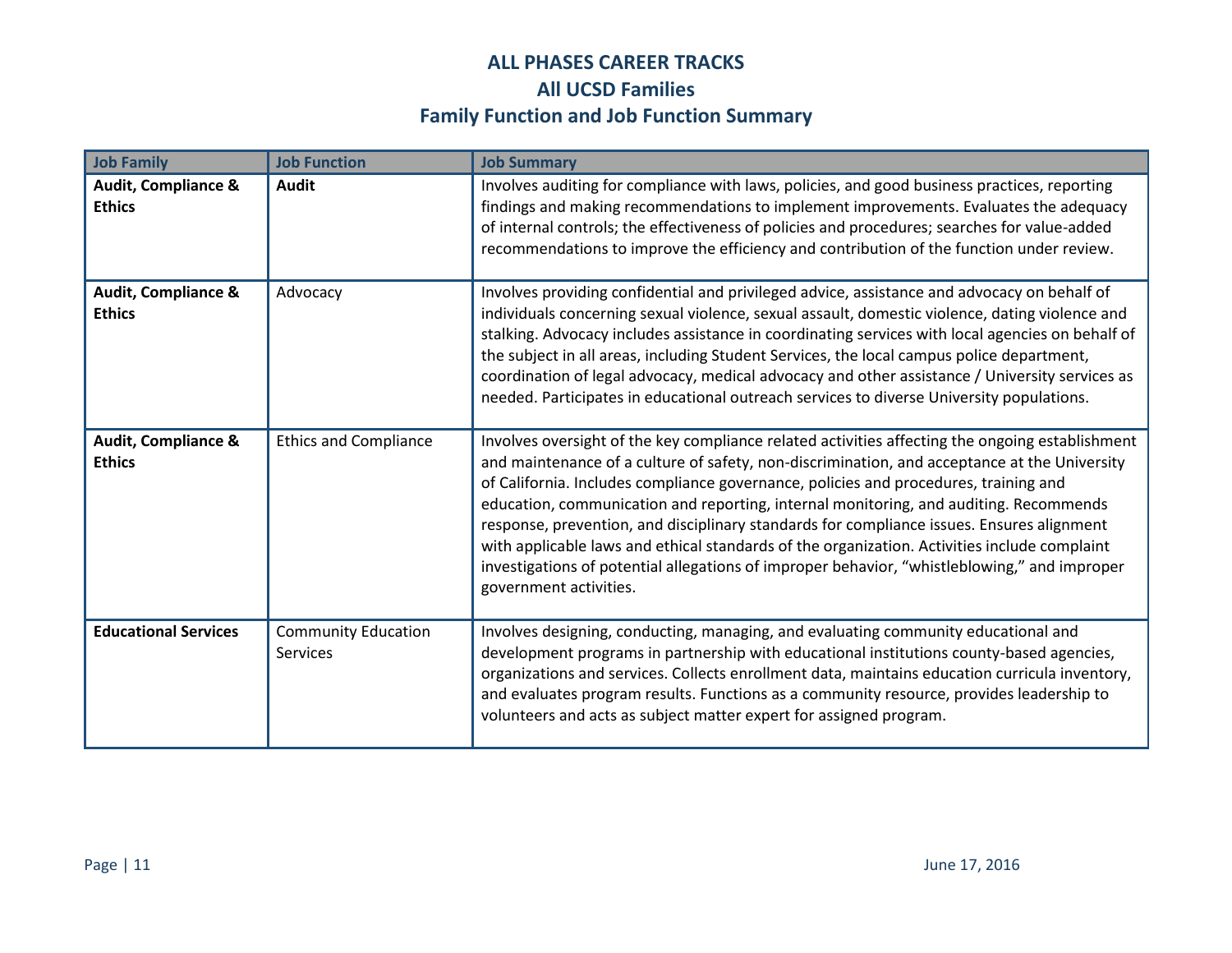| <b>Job Family</b>           | <b>Job Function</b>              | <b>Job Summary</b>                                                                                                                                                                                                                                                                                                                                                                                                     |
|-----------------------------|----------------------------------|------------------------------------------------------------------------------------------------------------------------------------------------------------------------------------------------------------------------------------------------------------------------------------------------------------------------------------------------------------------------------------------------------------------------|
| <b>Educational Services</b> | <b>Early Childhood Education</b> | Involves providing developmentally appropriate early care and education; provides support to<br>families on child education; provides model training experiences for teachers; may develop<br>research environment and oversee, perform and report on research conducted in the child<br>care program.                                                                                                                 |
| <b>Educational Services</b> | <b>Instructional Design</b>      | Involves designing instructional content for online and hybrid implementation, creating<br>interactive media content, and building content modules in various learning systems and<br>platforms using a variety of software applications in support of academic and professional<br>programs.                                                                                                                          |
| <b>Educational Services</b> | K to 12 Education                | Involves designing, conducting, supporting, and managing comprehensive education program<br>for K-12 students. Creates a flexible program and environment supporting personal growth in<br>accordance with each student's ability. Supports students, families in adjusting to structured<br>educational environment, and making appropriate lifestyle, career and vocational choices.                                 |
| <b>Educational Services</b> | <b>Museum Education</b>          | Involves planning, implementing and presenting educational programs that enhance public<br>understanding of collections, research, exhibitions, and museum's subject areas. Conducts<br>research, and develops and produces written educational materials. Develops and presents<br>gallery talks, lectures, seminars, symposia, and other educational programs. May coordinate<br>volunteers and / or docent program. |
| <b>Educational Services</b> | <b>Professional Development</b>  | Involves designing, conducting and supporting supervisory, management, technical and non-<br>technical training efforts for staff and faculty. Works with business units to determine training<br>needs and develop appropriate training programs, technology and learning approaches<br>accordingly.                                                                                                                  |
| <b>Educational Services</b> | <b>Public Education Services</b> | Involves designing, conducting, promoting, and supporting various public educational<br>programs. Researches and assesses educational needs and interests for targeted public<br>segments, and develops programs, materials, technology and learning approaches<br>accordingly.                                                                                                                                        |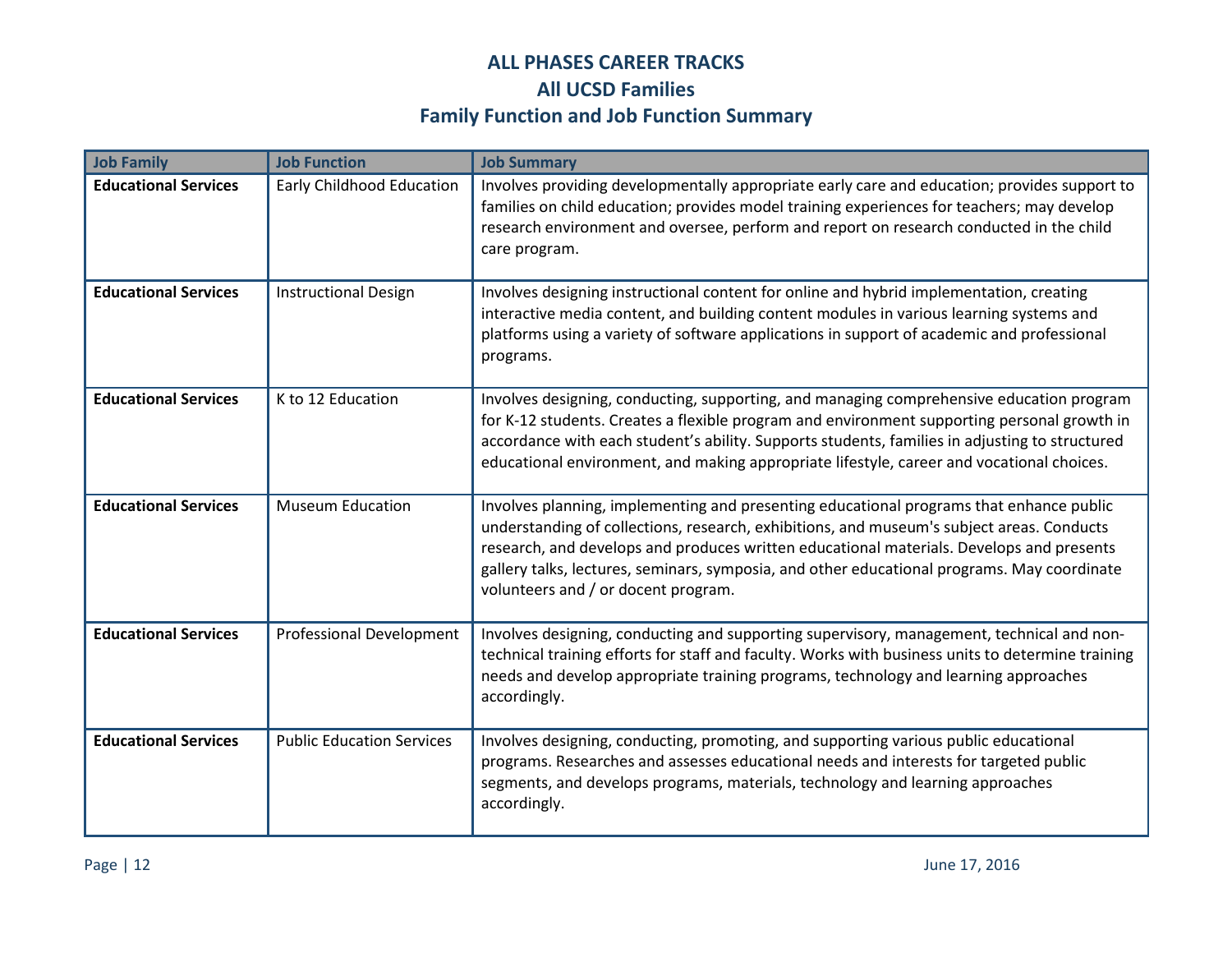| <b>Job Family</b>       | <b>Job Function</b>                      | <b>Job Summary</b>                                                                                                                                                                                                                                                                                                                                                                  |
|-------------------------|------------------------------------------|-------------------------------------------------------------------------------------------------------------------------------------------------------------------------------------------------------------------------------------------------------------------------------------------------------------------------------------------------------------------------------------|
| <b>Library Services</b> | Library                                  | Involves providing library public services and technical services such as reference, instruction,<br>acquisitions, cataloging, circulation, and other library related processes and projects.                                                                                                                                                                                       |
| <b>Museum Services</b>  | Conservation                             | Involves examining and documenting objects in a collection, working to prevent their<br>deterioration, and treating and repairing them when necessary.                                                                                                                                                                                                                              |
| <b>Museum Services</b>  | <b>Museum Curatorial</b>                 | Involves academic interpretation of objects in a collection and on loan. Recommends<br>acquisitions, deaccessions, and conservation. Conducts original research and presents /<br>publishes results. May have administrative responsibilities and / or oversee the care of the<br>collections and their documentation.                                                              |
| <b>Museum Services</b>  | <b>Museum Preparation</b><br>Exhibition  | Involves designing, fabricating, and installing exhibitions for public education. Prepares objects<br>for exhibition, shipping, archiving, and storage, which can include activities such as mounting,<br>matting, framing, wrapping, packing, and transporting.                                                                                                                    |
| <b>Museum Services</b>  | <b>Museum Registration</b><br>Collection | Involves ensuring the physical safety of and accurate record keeping on all works in a<br>collection and on loan. Involves collections management, care, documentation, and providing<br>access to the collections; and cataloging, deaccessions, and loans to other institutions. Also<br>involves the safe transport of objects, and in scientific museums, specimen preparation. |
| <b>Performing Arts</b>  | Musician                                 | Involves performance, coaching, and directing in music. Includes composition and arranging.                                                                                                                                                                                                                                                                                         |
| <b>Performing Arts</b>  | Performer                                | Involves performance, coaching, and directing in any of the fine arts except music or the visual<br>arts (e.g., painting and photography--see Visual Communications), including dance, and acting.<br>Includes text composition, arranging, and choreography.                                                                                                                       |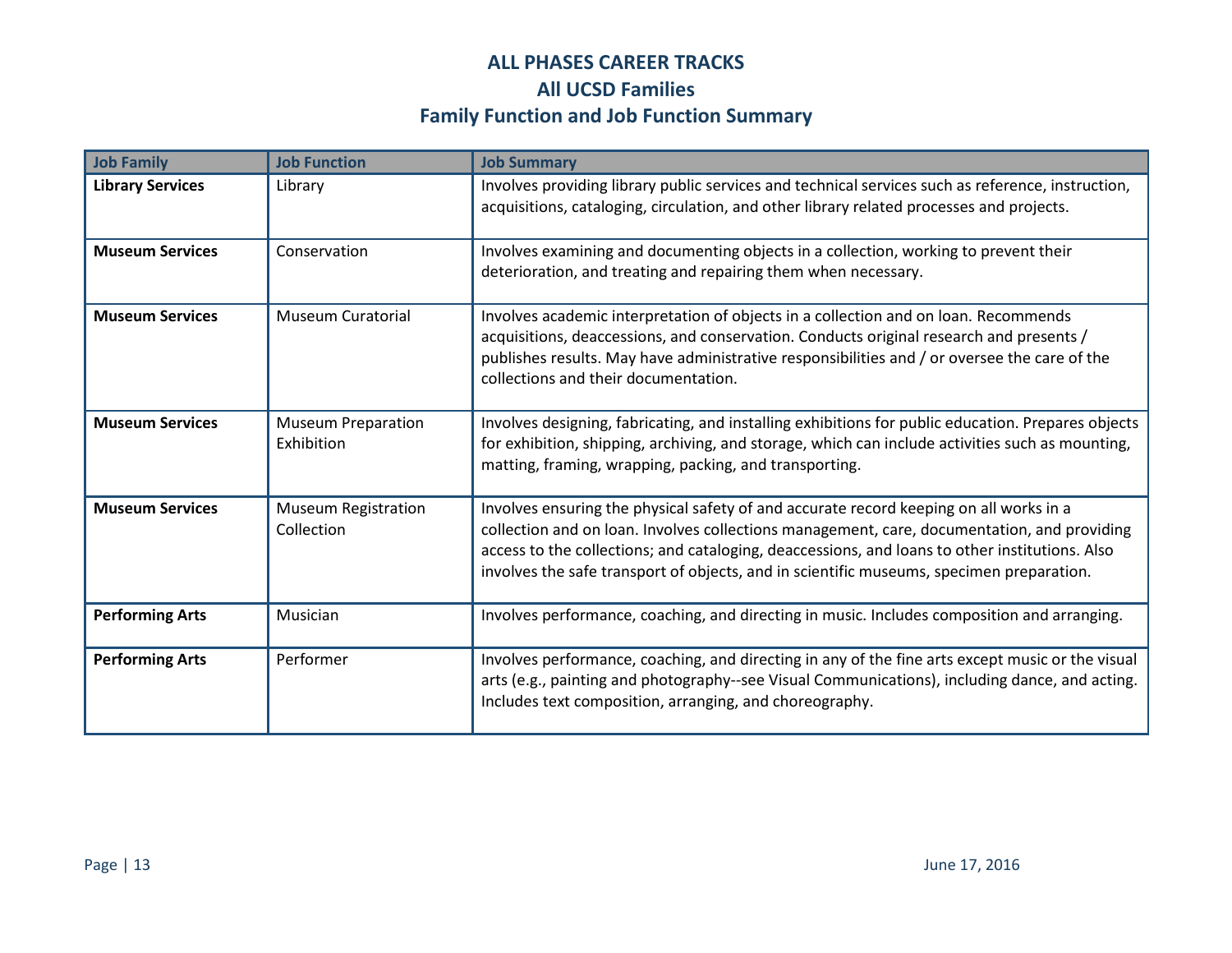| <b>Job Family</b>                           | <b>Job Function</b>                                        | <b>Job Summary</b>                                                                                                                                                                                                                                                                                                                                                                                                                                                                                                                                                                                                                                                                                                                                               |
|---------------------------------------------|------------------------------------------------------------|------------------------------------------------------------------------------------------------------------------------------------------------------------------------------------------------------------------------------------------------------------------------------------------------------------------------------------------------------------------------------------------------------------------------------------------------------------------------------------------------------------------------------------------------------------------------------------------------------------------------------------------------------------------------------------------------------------------------------------------------------------------|
| <b>Performing Arts</b>                      | <b>Performing Arts</b><br>Production and<br>Administration | Involves administrative and production aspects of the performing arts, including: performing<br>arts management, administration, and scheduling when the skills require specific knowledge<br>of the performing arts field; facilitating production requirements, such as theatrical<br>productions and film and video presentations; theater management, construction, installation<br>and maintenance of elements in a variety of theatrical craft and arts areas including direction,<br>technical support, stage crews, lighting, sound, scenery, rigging, props, projection, multi-<br>media, wardrobe, hair and make-up, and artist hospitality. (For positions requiring<br>professional performance training and expertise, see Performance job family.) |
| <b>Security and Public</b><br><b>Safety</b> | Dispatching and Records                                    | Involves scheduling and dispatching police; taking and routing emergency calls for service;<br>monitoring fire and security alarm systems, managing police record systems, and<br>implementing applicant fingerprinting and background review process.                                                                                                                                                                                                                                                                                                                                                                                                                                                                                                           |
| <b>Security and Public</b><br>Safety        | <b>Fire Safety</b>                                         | Involves fire safety and protection for the organization, including development and<br>implementation of fire protection policies and procedures, fire suppression, emergency<br>medical services, and operation and maintenance of fire safety systems and equipment.                                                                                                                                                                                                                                                                                                                                                                                                                                                                                           |
| <b>Security and Public</b><br>Safety        | Parking Operations and<br>Enforcement                      | Involves monitoring parking facilities and enforcement activities. Operations include<br>maintaining compliance with parking rules and regulations; issuing permits, collecting monies<br>for permits and from meters, issuing citations and warnings, forecasting vehicle parking<br>patterns and assessing demands, and ensuring maintenance of parking lot structures and<br>surfaces.                                                                                                                                                                                                                                                                                                                                                                        |
| <b>Security and Public</b><br>Safety        | Police                                                     | Involves protecting life and property, maintaining security and order, and preserving the<br>general welfare of the organization. Engages in a variety of police activities such as patrolling,<br>investigation, law enforcement, crime prevention and detection. Certified and conforms to the<br>California Commission on Peace Officers Standards and Training (POST).                                                                                                                                                                                                                                                                                                                                                                                       |
| <b>Security and Public</b><br>Safety        | Security                                                   | Involves guarding university property to protect people, prevent theft, violence, or infractions<br>of rules. Assists with crowds and traffic at public events.                                                                                                                                                                                                                                                                                                                                                                                                                                                                                                                                                                                                  |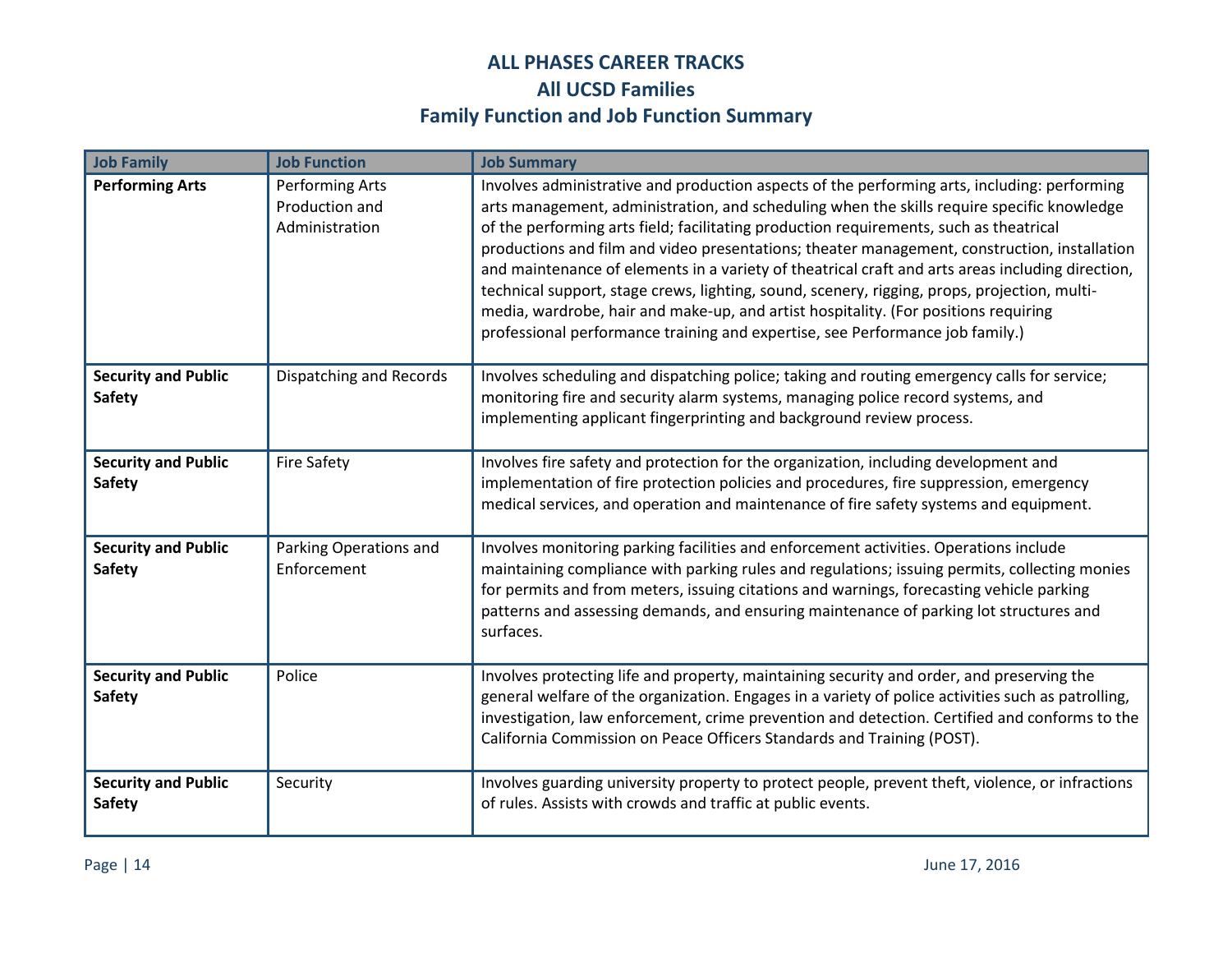| <b>Job Family</b>                      | <b>Job Function</b>            | <b>Job Summary</b>                                                                                                                                                                                                                                                                                                                                                                                                                                                                                                                                                                                                              |
|----------------------------------------|--------------------------------|---------------------------------------------------------------------------------------------------------------------------------------------------------------------------------------------------------------------------------------------------------------------------------------------------------------------------------------------------------------------------------------------------------------------------------------------------------------------------------------------------------------------------------------------------------------------------------------------------------------------------------|
| <b>Counseling and</b><br>Psychology    | Counseling and Psychology      | Involves psychological evaluation, diagnosis, counseling, psychotherapy and crisis intervention<br>with individuals and groups across a broad spectrum of developmental and psychological<br>concerns that interfere with effective academic and personal functioning. Develops psycho-<br>educational programs. Also performs one of more of the following functions: Uses and<br>interprets educational, vocational and psychological tests; provides clinical supervision of<br>professional graduate-level trainees. Licensed as a Psychologist in California or works under<br>the supervision of a licensed professional. |
| <b>Engineering</b>                     | Research & Development         | Involves professional engineering and engineering technician support as part of academic<br>instructional lab and / or research projects and programs. Engineering activities include the<br>design, construction, testing of experimental systems, operation of analytical systems,<br>establishment of performance specifications, and documentation. Engineering Technicians<br>may be assigned duties within a single discipline (e.g., electrical) or span a range of disciplines<br>[Note: machine specialty work in a research or lab setting is generally performed by the Lab<br>Mechanic job titles].                 |
| <b>Facilities Development</b><br>& EHS | Design & Construction<br>Mgmt. | Involves assessing organizational and strategic issues and providing guidance for capital and<br>non-capital projects; develops policies and guidelines to streamline processes and project<br>delivery; collaborates with agencies, locations, and industry partners to implement cost-<br>effective processes in compliance with law and policy; develops programs for sharing of best<br>practices.                                                                                                                                                                                                                          |
| <b>Facilities Development</b><br>& EHS | <b>Energy Management</b>       | Involves strategies for energy procurement and efficient utilization, mitigating the impact of<br>carbon obligations, providing pertinent legislative and regulatory advice, interacting with<br>energy market participants including utilities and service providers, and developing as well as<br>monitoring implementation of energy efficiency programs consistent with UC's sustainable<br>practices and policy goals.                                                                                                                                                                                                     |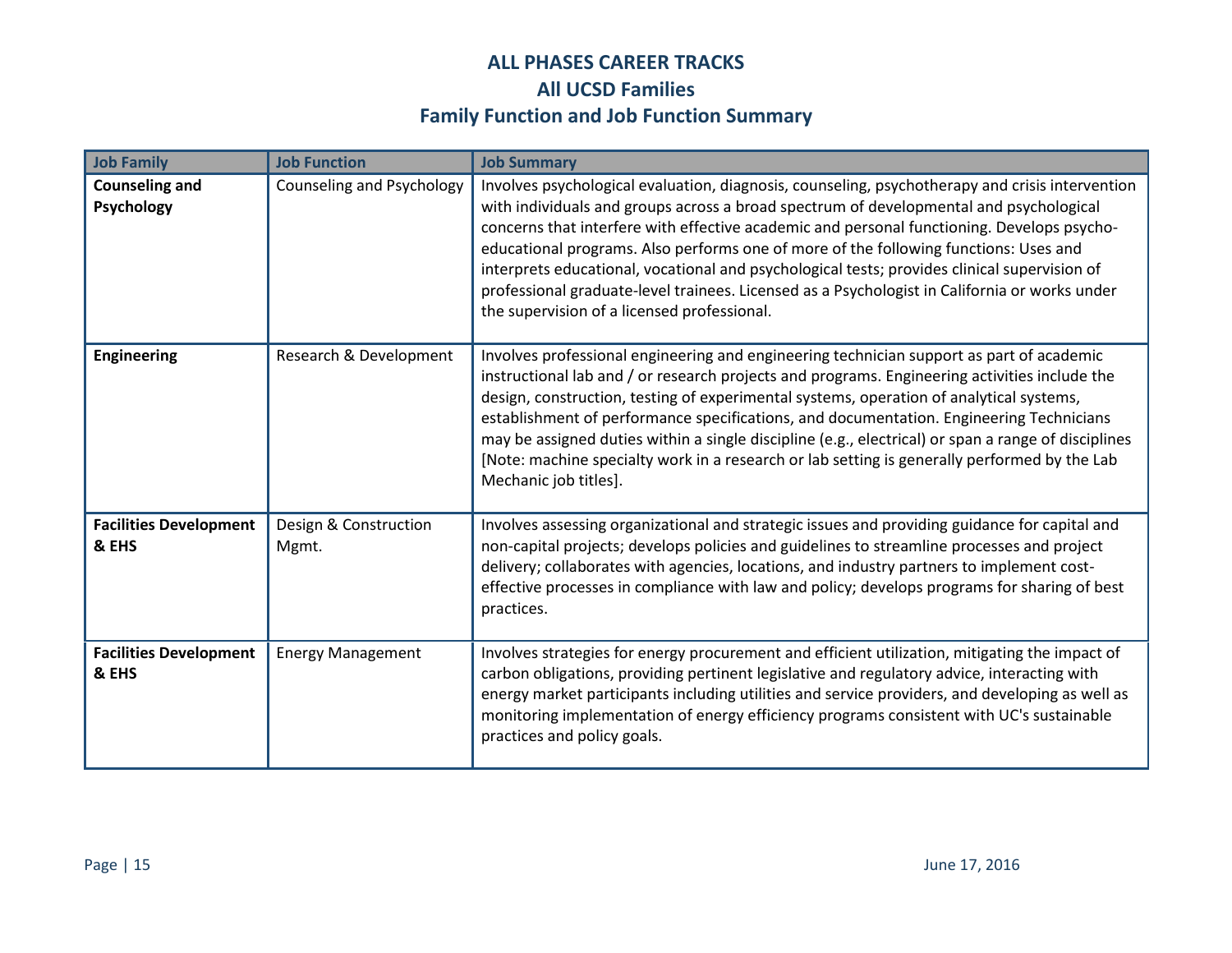| <b>Job Family</b>                      | <b>Job Function</b>                     | <b>Job Summary</b>                                                                                                                                                                                                                                                                                                                                                                                                                                                                                                                                                                                                                                                 |
|----------------------------------------|-----------------------------------------|--------------------------------------------------------------------------------------------------------------------------------------------------------------------------------------------------------------------------------------------------------------------------------------------------------------------------------------------------------------------------------------------------------------------------------------------------------------------------------------------------------------------------------------------------------------------------------------------------------------------------------------------------------------------|
| <b>Facilities Development</b><br>& EHS | Environmental Health &<br>Safety        | Involves developing, implementing, and monitoring environmental and safety programs and<br>policies to ensure compliance with federal, state, and local environmental, health, and safety<br>regulations, and ensure a safe workplace. May include industrial hygiene, ergonomics,<br>occupational safety, environmental health, pest control, laboratory safety, hazardous<br>materials control, hazardous waste management, emergency services and preparedness, fire<br>safety, radiological safety, environmental protection including air, water and soil quality, and<br>other EH&S programs and policies; or provides technical support for these programs. |
| <b>Facilities Development</b><br>& EHS | <b>Facilities Project</b><br>Management | Involves managing the design and construction of capital projects, including renovations,<br>expansions and new facilities and infrastructure as well as landscape projects; collect, develop,<br>and analyze technical data to determine project requirements and preparation of information<br>regarding specifications, materials, equipment, estimated costs, and completion times. (For<br>Facilities Management, see General Services Job Field)                                                                                                                                                                                                             |
| <b>Facilities Development</b><br>& EHS | Inspection                              | Involves inspections of construction projects for conformance to project plans and<br>specifications, applicable codes and standards, policies and procedures; quality control and<br>assurance when applicable.                                                                                                                                                                                                                                                                                                                                                                                                                                                   |
| <b>Facilities Development</b><br>& EHS | Planning                                | Involves providing strategic and long range planning for the programming, design,<br>development and disposition of properties and facilities, including buildings, infrastructure<br>and landscape projects; research, collect and analyze planning data to develop planning<br>policies and procedures, project planning, design and program guidelines; compliance with<br>environmental planning regulations and architectural design review.                                                                                                                                                                                                                  |
| <b>Facilities Development</b><br>& EHS | Real Estate Management                  | Conducts analysis in support of real estate transactions and decision-making efforts.<br>Participates in the selection, evaluation, acquisition, occupation, management and / or<br>disposition of real property and building space in compliance with policy. Participates in<br>development of budgets and resource allocations. Manages compliance with lease<br>agreements and contracts; participates in negotiation efforts. Conducts financial analyses to<br>evaluate and recommend lease vs. purchase decisions. Completes any required forecasts,<br>budget analyses and reports of activities.                                                          |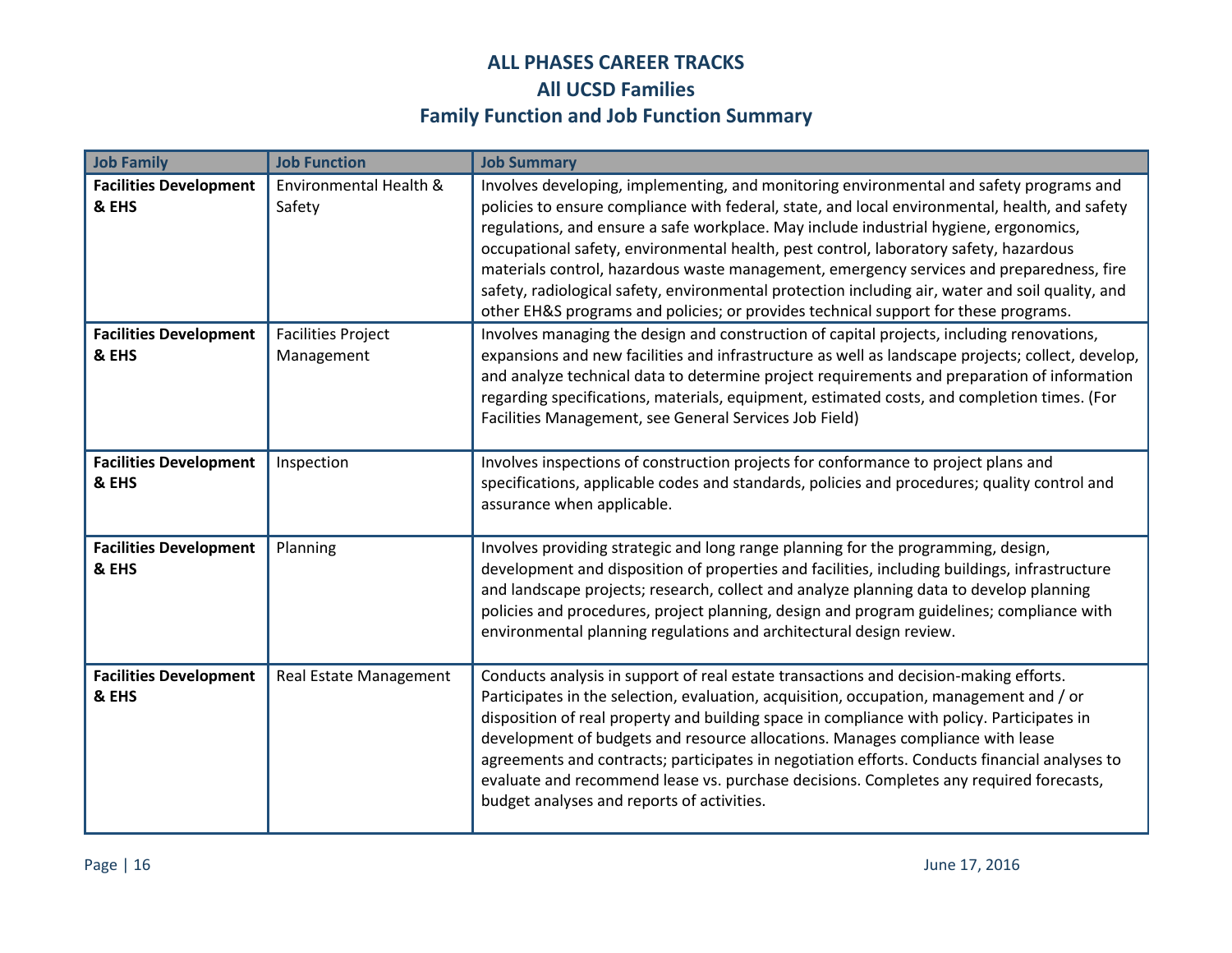| <b>Job Family</b>                      | <b>Job Function</b>                 | <b>Job Summary</b>                                                                                                                                                                                                                                                                                                                                                                                                                                                                                                                                                                                                                                                                        |
|----------------------------------------|-------------------------------------|-------------------------------------------------------------------------------------------------------------------------------------------------------------------------------------------------------------------------------------------------------------------------------------------------------------------------------------------------------------------------------------------------------------------------------------------------------------------------------------------------------------------------------------------------------------------------------------------------------------------------------------------------------------------------------------------|
| <b>Facilities Development</b><br>& EHS | Sustainability                      | Develops, implements and monitors system-wide sustainability efforts to include energy, food<br>service, waste management, recycling, resource efficiency, greenhouse gases, transportation,<br>supply chain, facilities, and design for environment. Establishes and maintains metrics for<br>sustainability goals and evaluates cost-effectiveness of programs and progress towards goals.<br>Coordinates sustainable practices and quantifies environmental impacts. Develops systems for<br>managing energy consumption. Develops energy strategies to reduce consumption and costs.<br>Evaluates renewable energy cost / benefits and develops projects to meet funding constraints. |
| <b>General Services</b>                | <b>Custodial &amp; Housekeeping</b> | Involves the cleaning and housekeeping of buildings and exterior areas including classrooms,<br>laboratories, offices, auditoriums, gymnasiums, health clinics, rest rooms, private rooms in<br>residence halls and apartments. Also may involve trash and recycling material removal,<br>meeting room set-up and hotel-like room servicing, and floor care.                                                                                                                                                                                                                                                                                                                              |
| <b>General Services</b>                | <b>Facilities Management</b>        | Involves the management, long-range planning, organization, coordination, oversight and / or<br>performance of multiple operational activities and services for one or more buildings,<br>including space planning, general maintenance, specialized facility systems and operations,<br>call center triage and tracking of repair services, move planning and coordination,<br>development of procedures, policies and communications related to infrastructure and safety.<br>(For Facilities Project Management, see Facilities Development and EHS Job Function.)                                                                                                                     |
| <b>General Services</b>                | <b>Fleet Services</b>               | Involves a full range of operational and maintenance services for UC owned vehicles. Provides<br>quality services to customers and manages sustainable and environmentally friendly fleet and<br>repair facilities.                                                                                                                                                                                                                                                                                                                                                                                                                                                                       |
| <b>General Services</b>                | <b>Food Services</b>                | Involves all aspects of food service in a restaurant, catering or retail food operation, including<br>preparation, serving and presentation of food and beverages; dining and serving area set up;<br>cleaning of the facilities, equipment and tableware; customer service, and executing<br>transactions.                                                                                                                                                                                                                                                                                                                                                                               |
| <b>General Services</b>                | <b>General Services Other</b>       | Involves performing service work not otherwise covered in other general services job families.                                                                                                                                                                                                                                                                                                                                                                                                                                                                                                                                                                                            |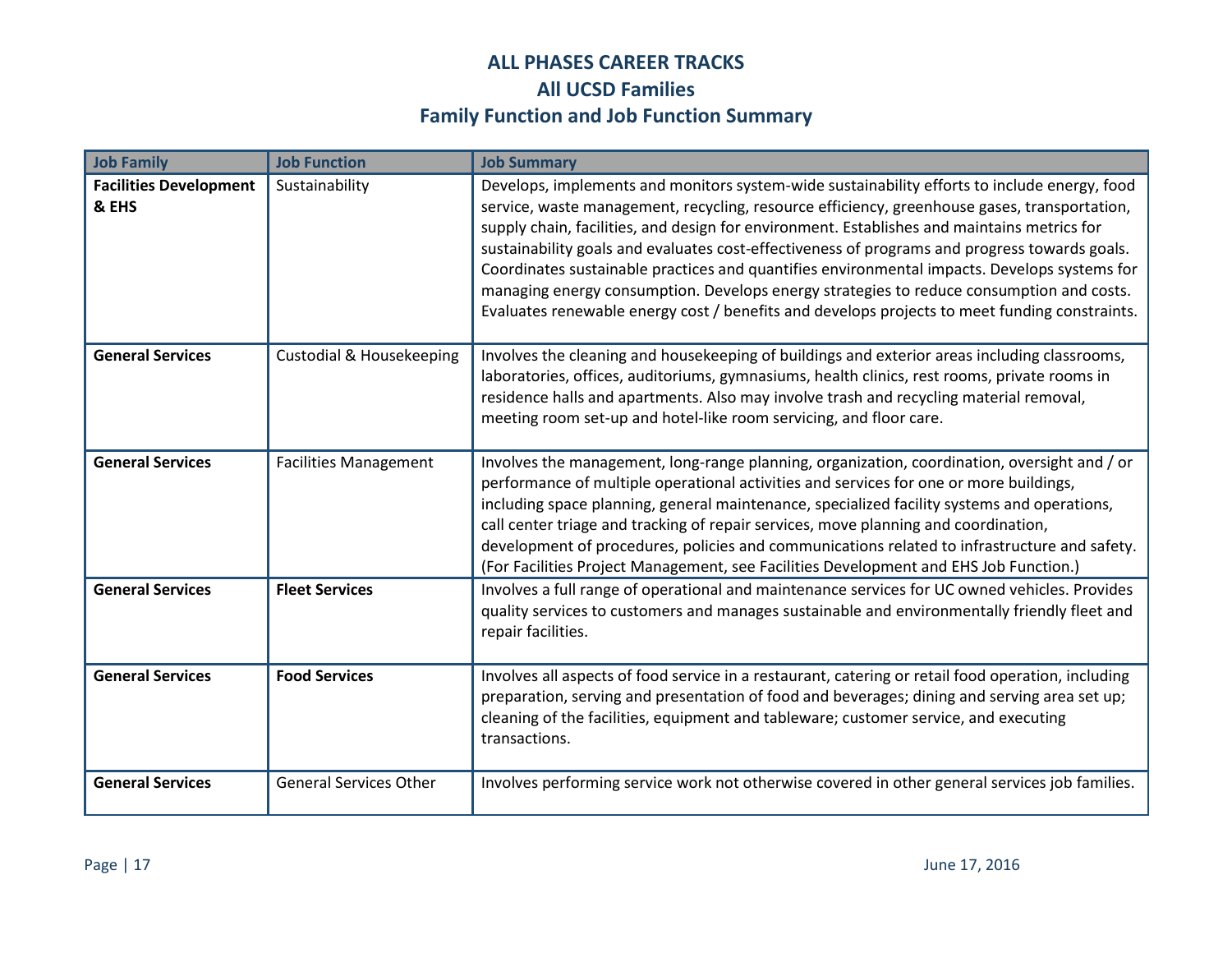| <b>Job Family</b>                          | <b>Job Function</b>                                | <b>Job Summary</b>                                                                                                                                                                                                                                                                                                                                                                 |
|--------------------------------------------|----------------------------------------------------|------------------------------------------------------------------------------------------------------------------------------------------------------------------------------------------------------------------------------------------------------------------------------------------------------------------------------------------------------------------------------------|
| <b>General Services</b>                    | <b>Landscaping &amp; Grounds</b><br><b>Keeping</b> | Involves planning, organizing, coordinating and performing activities supporting exterior hard<br>and soft scapes, including gardening, planting, landscape, grounds, playing fields, and tree<br>maintenance, erosion control, pest management, exterior fire control projects, irrigation<br>repair and maintenance, grounds equipment repair and maintenance.                   |
| <b>General Services</b>                    | <b>Mail Services</b>                               | Involves the preparation, pickup, and delivery of incoming and outgoing domestic and<br>international mail and packages for distribution, including sorting, classifying, weighing,<br>calculating rates and recording recharge information, processing improperly addressed mail<br>and answering mail related questions.                                                         |
| <b>General Services</b>                    | Recycling & Refuse<br>Services                     | Involves performing refuse and recycling collection and sustainability functions, dumping<br>refuse and waste, and maintaining equipment associated with these functions.                                                                                                                                                                                                          |
| <b>General Services</b>                    | Storekeeping                                       | Involves ordering, inventory records management and tracking, receipt, storage, and<br>distribution of equipment, materials, and supplies.                                                                                                                                                                                                                                         |
| <b>General Services</b>                    | <b>Transit Services</b>                            | Involves transporting equipment and supplies, materials and passengers.                                                                                                                                                                                                                                                                                                            |
| <b>Skilled Crafts and</b><br><b>Trades</b> | <b>Skilled Crafts and Trade</b><br>Management      | Involves overseeing and / or managing activities relating to skilled crafts and trades, including<br>one or more of the following: heating, ventilation and air-conditioning (HVAC), boiler<br>operators, electrical, machinist, sheet metal, abatement and insulators, structural (carpentry,<br>painting, roofing, glazer, blinds), plumbing or other skilled crafts and trades. |
| <b>Sports &amp; Recreation</b>             | <b>Athletic Training</b>                           | Involves providing intercollegiate and / or Sports Clubs athletes with injury prevention<br>training, and evaluation, management and rehabilitation of athletic injuries.                                                                                                                                                                                                          |
| <b>Sports &amp; Recreation</b>             | Coaching                                           | Involves directing or assisting with developing the student-athlete physically, competitively<br>and emotionally. Enhances the execution of competitive sports, manages team, recruits,<br>fundraises and may determine competitive schedules.                                                                                                                                     |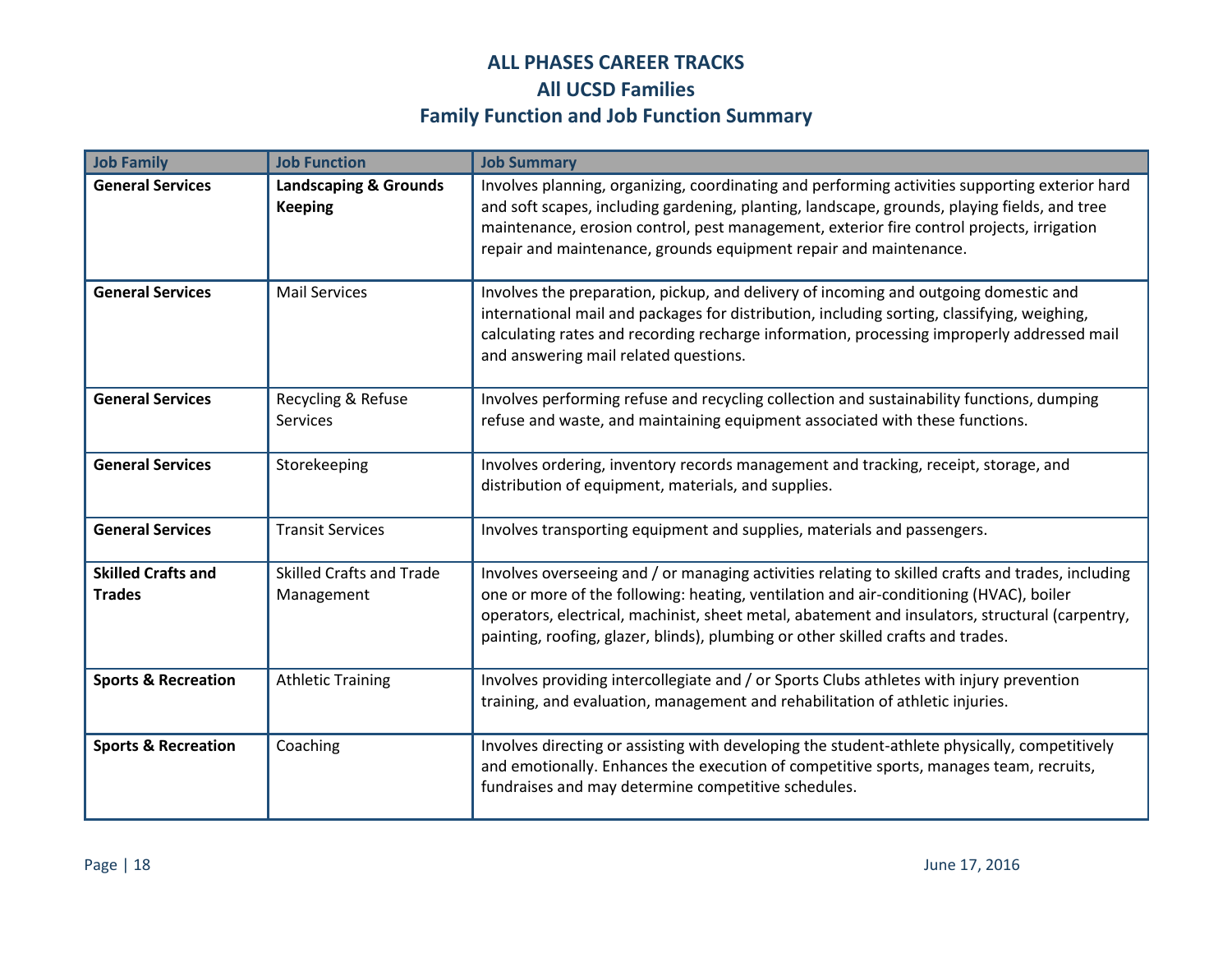| <b>Job Family</b>              | <b>Job Function</b>                 | <b>Job Summary</b>                                                                                                                                                                                                                                                                                                                                                                                                                                                                                                                                                                                                                                                                                                       |
|--------------------------------|-------------------------------------|--------------------------------------------------------------------------------------------------------------------------------------------------------------------------------------------------------------------------------------------------------------------------------------------------------------------------------------------------------------------------------------------------------------------------------------------------------------------------------------------------------------------------------------------------------------------------------------------------------------------------------------------------------------------------------------------------------------------------|
| <b>Sports &amp; Recreation</b> | Intercollegiate Athletics           | Involves developing, promoting and supporting the operational and strategic aspects of<br>intercollegiate student athlete programs, including planning, scheduling, budget<br>administration and travel.                                                                                                                                                                                                                                                                                                                                                                                                                                                                                                                 |
| <b>Sports &amp; Recreation</b> | Massage Therapy                     | Involves providing therapeutic and relaxation massage to promote relaxation, relieve sore<br>muscles and back pain, and enhance athletic or general physical performance.                                                                                                                                                                                                                                                                                                                                                                                                                                                                                                                                                |
| <b>Sports &amp; Recreation</b> | Recreation                          | Involves instructional or program activities related to recreation, leisure, and fitness in an<br>accredited environment; provides first aid and emergency care as necessary, and responds to<br>user / customer needs.                                                                                                                                                                                                                                                                                                                                                                                                                                                                                                  |
| <b>Student Services</b>        | Academic Achievement<br>Counseling  | Involves providing individualized services to students who are underrepresented, low income,<br>first generation college students, and / or otherwise at a higher risk of experiencing academic<br>difficulty, to help students succeed. Services may include academic needs assessment,<br>developing individual study plans, recognizing and addressing academic and non-academic<br>barriers to academic success, and counseling on other aspects that may affect student<br>retention and academic success. Includes specializations in particular underrepresented<br>groups, particular academic skills (e.g., research skills, preparation for graduate programs), or<br>success in particular academic programs. |
| <b>Student Services</b>        | <b>Admissions &amp; Recruitment</b> | Involves developing and implementing programs for student outreach, recruitment, and<br>admissions for the university and / or school / college / department within appropriate<br>constituents and communities; and educating the public about admissions requirements,<br>policies, and processes.                                                                                                                                                                                                                                                                                                                                                                                                                     |
| <b>Student Services</b>        | <b>Career Services</b>              | Involves planning, developing, and implementing programs, activities, counseling, and advising<br>focused on students' career development. Works with students, alumni, and / or potential<br>employers.                                                                                                                                                                                                                                                                                                                                                                                                                                                                                                                 |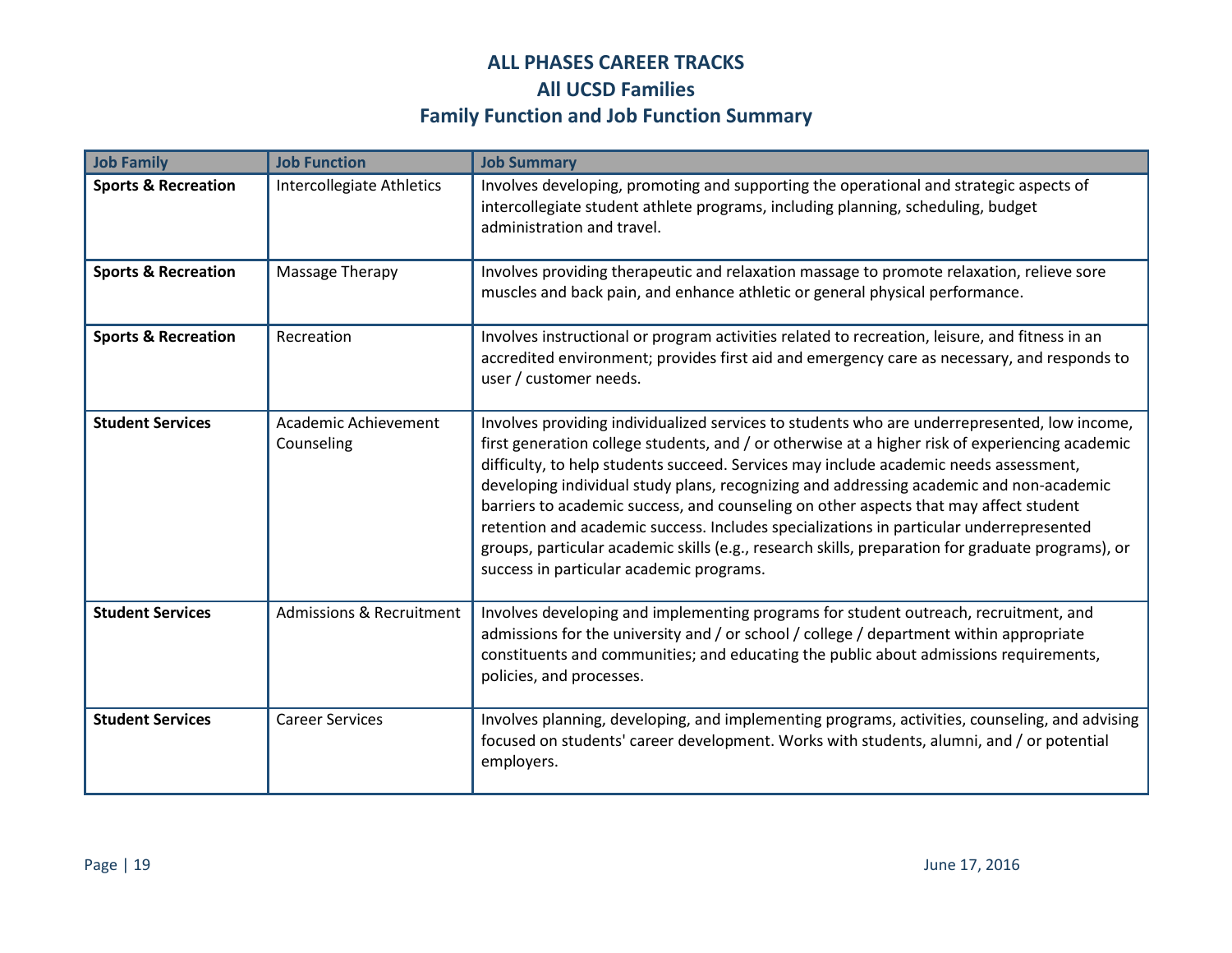| <b>Job Family</b>       | <b>Job Function</b>                 | <b>Job Summary</b>                                                                                                                                                                                                                                                                                                                                                                                                                                                                                                                                                                                                                                                                                                         |
|-------------------------|-------------------------------------|----------------------------------------------------------------------------------------------------------------------------------------------------------------------------------------------------------------------------------------------------------------------------------------------------------------------------------------------------------------------------------------------------------------------------------------------------------------------------------------------------------------------------------------------------------------------------------------------------------------------------------------------------------------------------------------------------------------------------|
| <b>Student Services</b> | <b>Curriculum Planning</b>          | Involves conducting curriculum planning and course scheduling in consultation with<br>department / college / school management and faculty. Analyzes enrollment trends.                                                                                                                                                                                                                                                                                                                                                                                                                                                                                                                                                    |
| <b>Student Services</b> | <b>Financial Aid</b>                | Involves analyzing students' level of need and eligibility for financial aid to allocate financial<br>aid awards and advise students on obtaining aid. Interprets financial aid regulations, analyzes<br>student data, and implements procedures to ensure regulatory compliance and timely de<br>livery of financial aid.                                                                                                                                                                                                                                                                                                                                                                                                 |
| <b>Student Services</b> | K to 14 Academic<br>Preparation     | Involves planning, developing, implementing and evaluating programs, activities, counseling,<br>tutoring and advising focused on students' successful graduation from high school and college,<br>and career readiness. Works with students, program alumni, teachers, counselors, school<br>districts, community stakeholders and parents.                                                                                                                                                                                                                                                                                                                                                                                |
| <b>Student Services</b> | Registrar                           | Involves planning, analyzing, developing, and implementing programs and services to maintain<br>stewardship and integrity of student academic records, academic publications, and course and<br>classroom scheduling by managing and enforcing student and institutional academic policies.<br>Interprets relevant regulations such as the Family Educational Rights and Privacy Act (FERPA)<br>to ensure regulatory compliance and protection of student data. Provides services to students<br>(prospective, current and former), parents, and the public and maintains collaborative<br>relationships with faculty, staff and administrators. Utilizes and advances technology systems<br>solutions and best practices. |
| <b>Student Services</b> | <b>Student Academic</b><br>Advising | Involves counseling students on academic program policies and issues. Monitors student<br>academic progress and assists students in making appropriate educational choices and<br>decisions. Conducts informational sessions and provides advice.                                                                                                                                                                                                                                                                                                                                                                                                                                                                          |
| <b>Student Services</b> | <b>Student Academic Support</b>     | Using specialized knowledge of learning theory, counsels students and develops and<br>implements programs to students to enhance their academic success.                                                                                                                                                                                                                                                                                                                                                                                                                                                                                                                                                                   |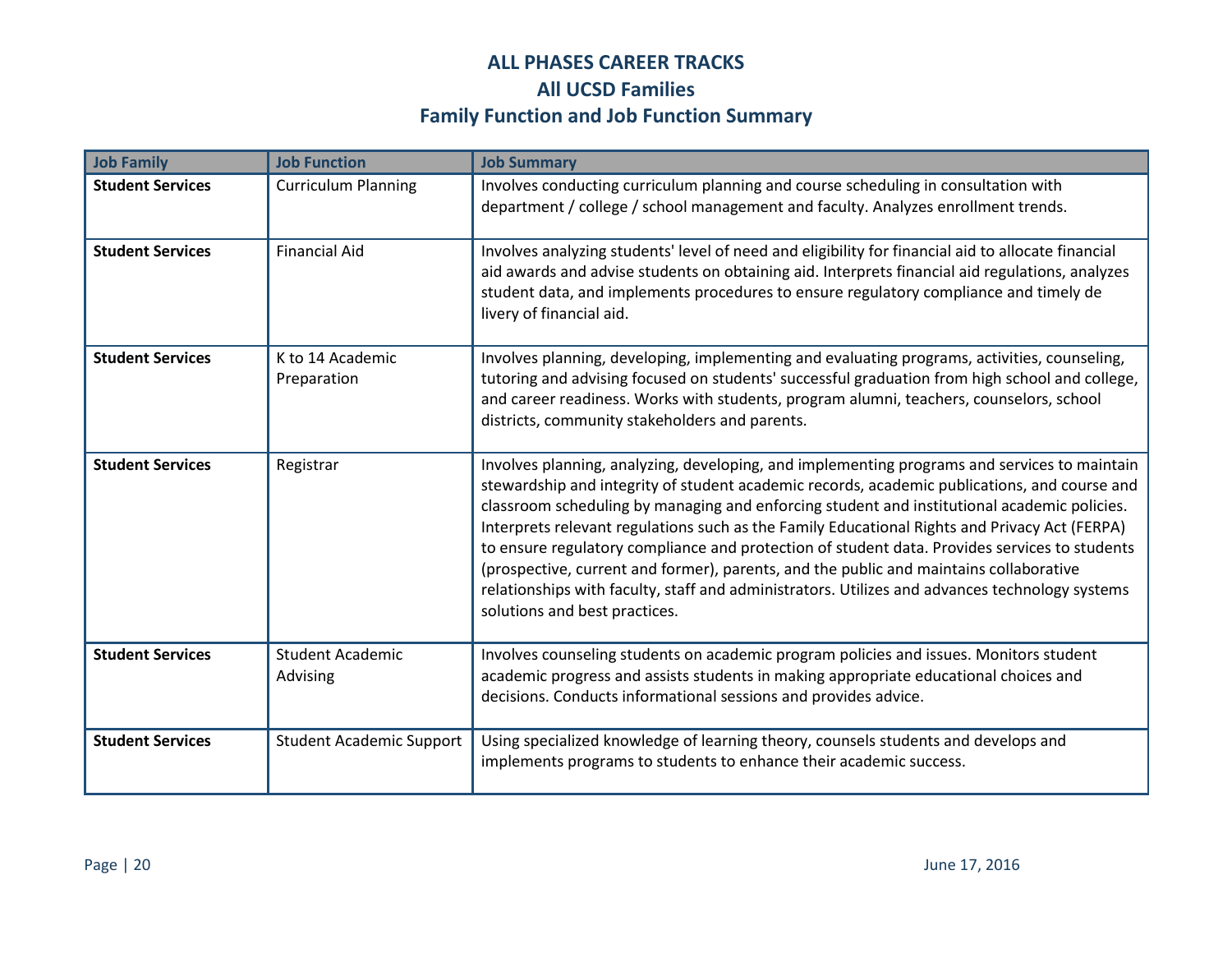| <b>Job Family</b>       | <b>Job Function</b>                         | <b>Job Summary</b>                                                                                                                                                                                                                                                                                                                                                                                                                                                            |
|-------------------------|---------------------------------------------|-------------------------------------------------------------------------------------------------------------------------------------------------------------------------------------------------------------------------------------------------------------------------------------------------------------------------------------------------------------------------------------------------------------------------------------------------------------------------------|
| <b>Student Services</b> | <b>Student Disability Services</b>          | Involves planning, developing, and implementing programs, processes, and activities for<br>students with disabilities in accordance with federal and state law, to assure their access to<br>the academic and campus environment.                                                                                                                                                                                                                                             |
| <b>Student Services</b> | <b>Student Legal Services</b>               | Involves providing legal advice and counsel to students of the institution, including advising on<br>legal rights, obligations and related matters.                                                                                                                                                                                                                                                                                                                           |
| <b>Student Services</b> | Student Life &<br>Development               | Involves planning, developing, implementing and advising on programs, services, activities and<br>processes for students in their non-academic life at the university, including residential life,<br>public service, student conduct and judicial affairs, identity-based matters, sexual violence,<br>leadership development, student government, student businesses, student organizations, and<br>other student resource center areas.                                    |
| <b>Student Services</b> | <b>Student Services Advising</b>            | Involves a wide range of student services duties and responsibilities for an academic<br>department / school / college or organization. Provides assistance to the dean / chair, faculty,<br>and students in academic advising, recruitment, admissions, financial aid, visa / immigration<br>matters, the evaluation and awarding of fellowships and block grant funds, student<br>orientation and events, career counseling, and related programs.                          |
| <b>Finance</b>          | <b>Accounting</b>                           | Involves accounting functions such as analyzing, monitoring, preparing and reconciling<br>financial information to reflect the condition of the organization and provide financial and<br>other statistical data to control operations. Also may involve preparation of financial reports<br>to meet internal and external reporting requirements. May include activities relating to<br>developing, implementing and monitoring accounting systems, policies and procedures. |
| <b>Finance</b>          | <b>Enterprise Risk</b><br><b>Management</b> | Involves protecting the institution from loss. Develops and coordinates activities and programs<br>that are designed to promote accountability. Helps identify and minimize risk of all types, and<br>strengthen effectiveness and efficiency of controls.                                                                                                                                                                                                                    |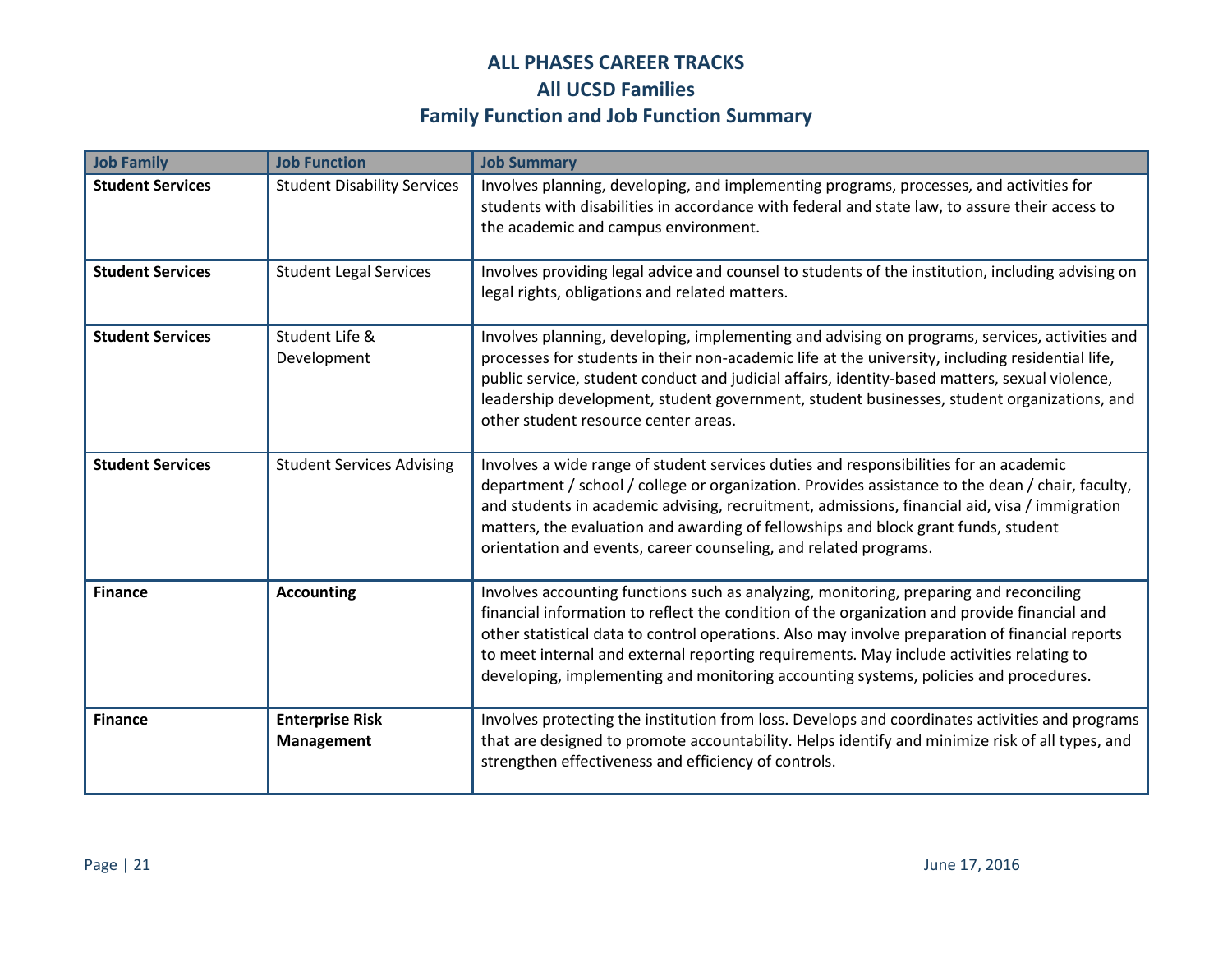| <b>Job Family</b> | <b>Job Function</b>       | <b>Job Summary</b>                                                                                                                                                                                                                                                                                                                                                                                                                                                                                       |
|-------------------|---------------------------|----------------------------------------------------------------------------------------------------------------------------------------------------------------------------------------------------------------------------------------------------------------------------------------------------------------------------------------------------------------------------------------------------------------------------------------------------------------------------------------------------------|
| <b>Finance</b>    | <b>Financial Analysis</b> | Involves developing, interpreting and implementing financial concepts for financial planning,<br>resource planning (dollars), and control of organizational budget. May analyze and prepare<br>recommendations for financial plans, including annual resource allocations, future<br>requirements, and operating forecasts.                                                                                                                                                                              |
| <b>Finance</b>    | <b>Financial Services</b> | Involves the processing and servicing of a variety of operational, personnel, and financial<br>transactions and services. Includes cashiering, payroll, accounts receivable, accounts payable,<br>purchasing, recharge billing, travel/entertainment, gift accounting, collections, data collection<br>and data entry, analysis, review and control, customer servicing, and reporting.                                                                                                                  |
| <b>Finance</b>    | <b>Payroll</b>            | Involves activities associated with generation of payroll including labor distribution records,<br>vacation and sick leave accrual, overtime and withholding status. Complies with all<br>government reporting requirements for payroll taxes, withholding and employer<br>contributions.                                                                                                                                                                                                                |
| <b>Finance</b>    | Procurement               | Involves acquisition of goods and services including equipment acquisition, contracting for<br>professional services, design and/or construction services, business contracts, maintenance<br>services, consulting and personal services.                                                                                                                                                                                                                                                                |
| <b>Finance</b>    | <b>Revenue Cycle</b>      | Involves revenue cycle functions for the healthcare enterprise, including system billing,<br>reporting and support. Ensures account information contains accurate and comprehensive<br>data to provide timely billing and optimal reimbursement for services. Impacts processes to<br>include charge capture, coding, insurance identification, data entry, billing, payment posting,<br>refund processing and collections. May also be responsible for / integrated with business<br>office operations. |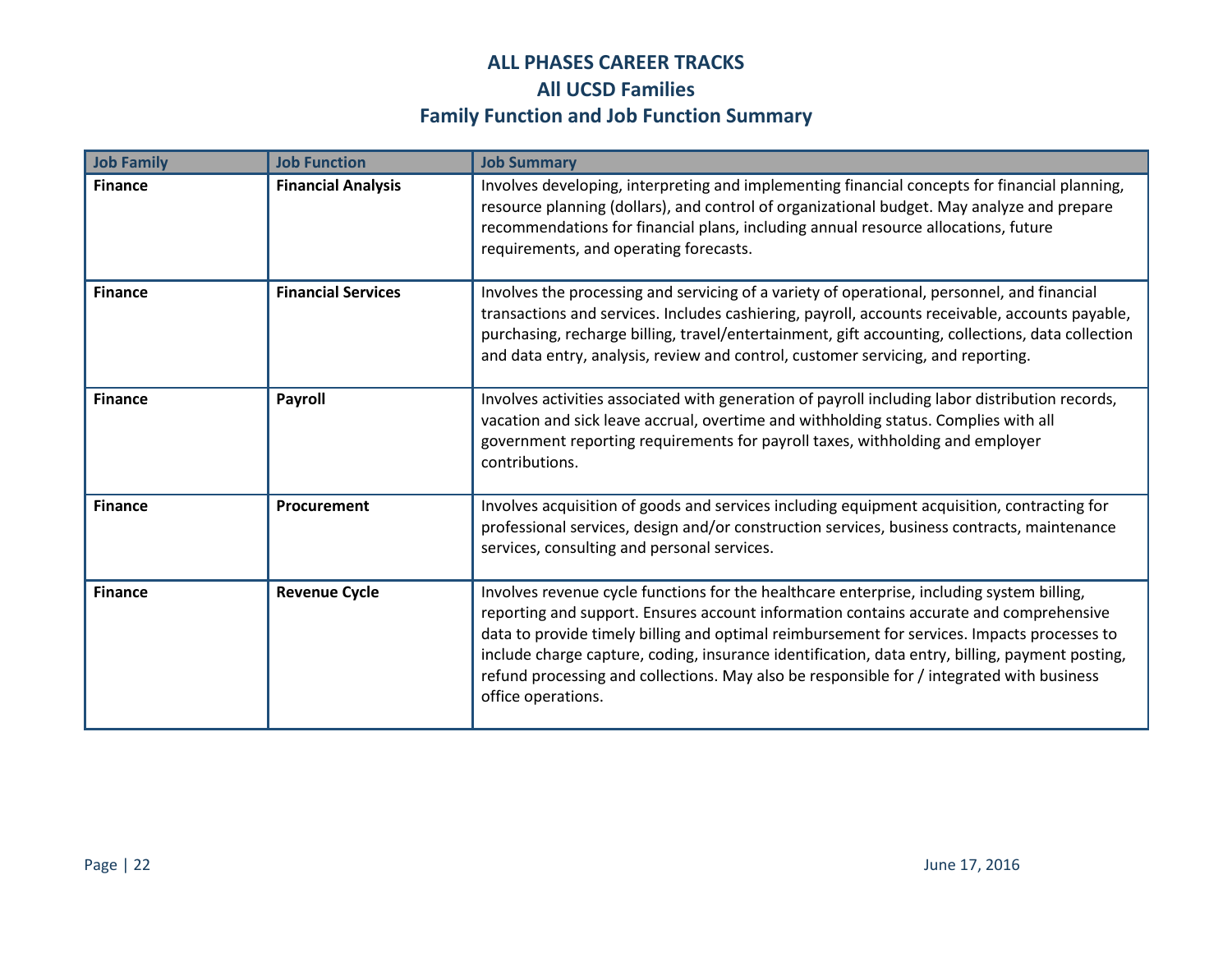| <b>Job Family</b>    | <b>Job Function</b>                 | <b>Job Summary</b>                                                                                                                                                                                                                                                                                                                                                                                                                                                                                                                                                         |
|----------------------|-------------------------------------|----------------------------------------------------------------------------------------------------------------------------------------------------------------------------------------------------------------------------------------------------------------------------------------------------------------------------------------------------------------------------------------------------------------------------------------------------------------------------------------------------------------------------------------------------------------------------|
| <b>Finance</b>       | <b>Strategic Sourcing</b>           | Develops strategies that result in best-in-class strategic sourcing practices and supplier<br>relationships. Identifies projects to apply sourcing and purchasing/procurement methodology<br>to leverage annual purchase volume and rationalize supplier base to ensure benefits/savings<br>to University. Partners with internal clients and stakeholders to identify sourcing needs;<br>conduct buyer/market profiles; share marketplace trends; develop sourcing strategies; share<br>best practices and define acceptable service levels.                              |
| <b>Finance</b>       | <b>Travel</b>                       | Develops, modifies, and executes company travel policies and procedures. Ensures the<br>accurate compilation, analysis and reporting of travel data. Acts as primary contact with<br>corporate travel agencies and vendors. Negotiates contracts with travel agencies and<br>suppliers. Responsible for adherence to cost control and effectiveness in the travel<br>department. May manage company employees or be responsible for coordinating activities<br>with on-site contractors or outsourced resources providing travel services.                                 |
| <b>General Admin</b> | Administrative<br><b>Operations</b> | Involves managing or performing the administrative services or managing the full general<br>operations of an academic or non-academic organization(s). Administrative services include<br>activities in finance and human resources and may also include IT, facilities, or student<br>services. General management activities include long and short range strategic planning in<br>determining the mission and directing all activities of multi-disciplinary departments through<br>subordinate management staff.                                                       |
| <b>General Admin</b> | <b>Contract Administration</b>      | Involves structuring, and / or administrating contractual documents that establish business<br>relationships with contractors, customers and / or partners. Collaborates with internal<br>partners as well as legal staff to structure contracts. Professional contracting services are<br>provided in compliance with all policies and procedures. Analyzes contracts to ensure<br>compliance with all applicable laws, rules, regulations and policies. Advises management of<br>contractual rights and obligations and provides interpretation of terms and conditions. |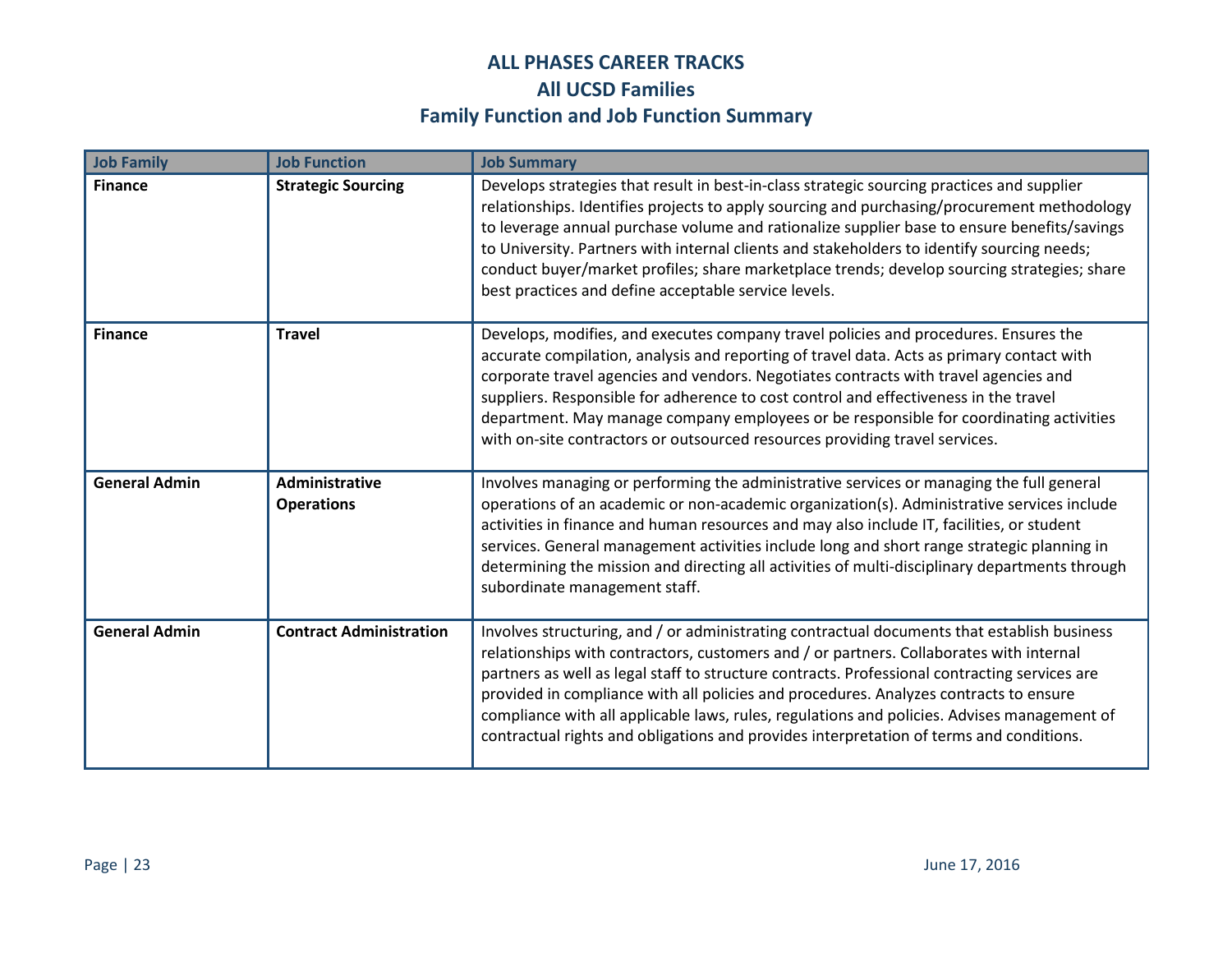| <b>Job Family</b>    | <b>Job Function</b>              | <b>Job Summary</b>                                                                                                                                                                                                                                                                                                                                                                                                                                                                                                                                                                                                                 |
|----------------------|----------------------------------|------------------------------------------------------------------------------------------------------------------------------------------------------------------------------------------------------------------------------------------------------------------------------------------------------------------------------------------------------------------------------------------------------------------------------------------------------------------------------------------------------------------------------------------------------------------------------------------------------------------------------------|
| <b>General Admin</b> | <b>Executive Advising</b>        | Involves providing strategic guidance, advising and decision making on behalf of an executive<br>(generally defined as Chancellor, Vice Chancellor, or Vice Provost), relative to strategic<br>academic and resource planning, short and long-range policy development, communications<br>and high level analyses of new program development. In addition to executive advising, may<br>also manage an independent program and / or professional staff engaged in a range of<br>administrative functions.                                                                                                                          |
| <b>General Admin</b> | <b>Executive Assistance</b>      | Involves providing administrative oversight for an executive, including the coordination of<br>communications and pertinent data among a group of the executive's subordinate<br>management staff. Performs and / or oversees special projects or assignments that are highly<br>sensitive or complex in nature, requiring a high level of independence and initiative in<br>execution and implementation. Handles details and oversees work of a highly confidential and<br>critical nature to support the executive on matters of significance.                                                                                  |
| <b>General Admin</b> | <b>Institutional Research</b>    | Involves activities associated with supporting strategic planning and decision making through<br>the analysis, presentation, and distribution of institutional related research data. Includes<br>planning and analytical studies, assessment, and reporting on data related to students,<br>academic and non-academic employees, financial, and facilities. May be involved with<br>compliance with informational requests from external agencies.                                                                                                                                                                                |
| <b>General Admin</b> | <b>Ombuds</b>                    | Involves providing impartial, informal, independent and confidential conflict resolution<br>services to all constituencies, which may include faculty, staff and / or students.                                                                                                                                                                                                                                                                                                                                                                                                                                                    |
| <b>General Admin</b> | <b>Organizational Consulting</b> | Involves assessing organizational and strategic issues and providing guidance through<br>organizational development solutions such as facilitating assessments, strategic planning, and<br>culture-change and process-oriented approaches to enhance institutional performance.<br>Consults with leaders, departments, and committees to address root causes of organizational<br>effectiveness issues using a systematic approach. Analyzes current organizational purpose,<br>structure, relationships, policies, systems, and data. Recommends and facilitates<br>improvements ensuring alignment with organizational strategy. |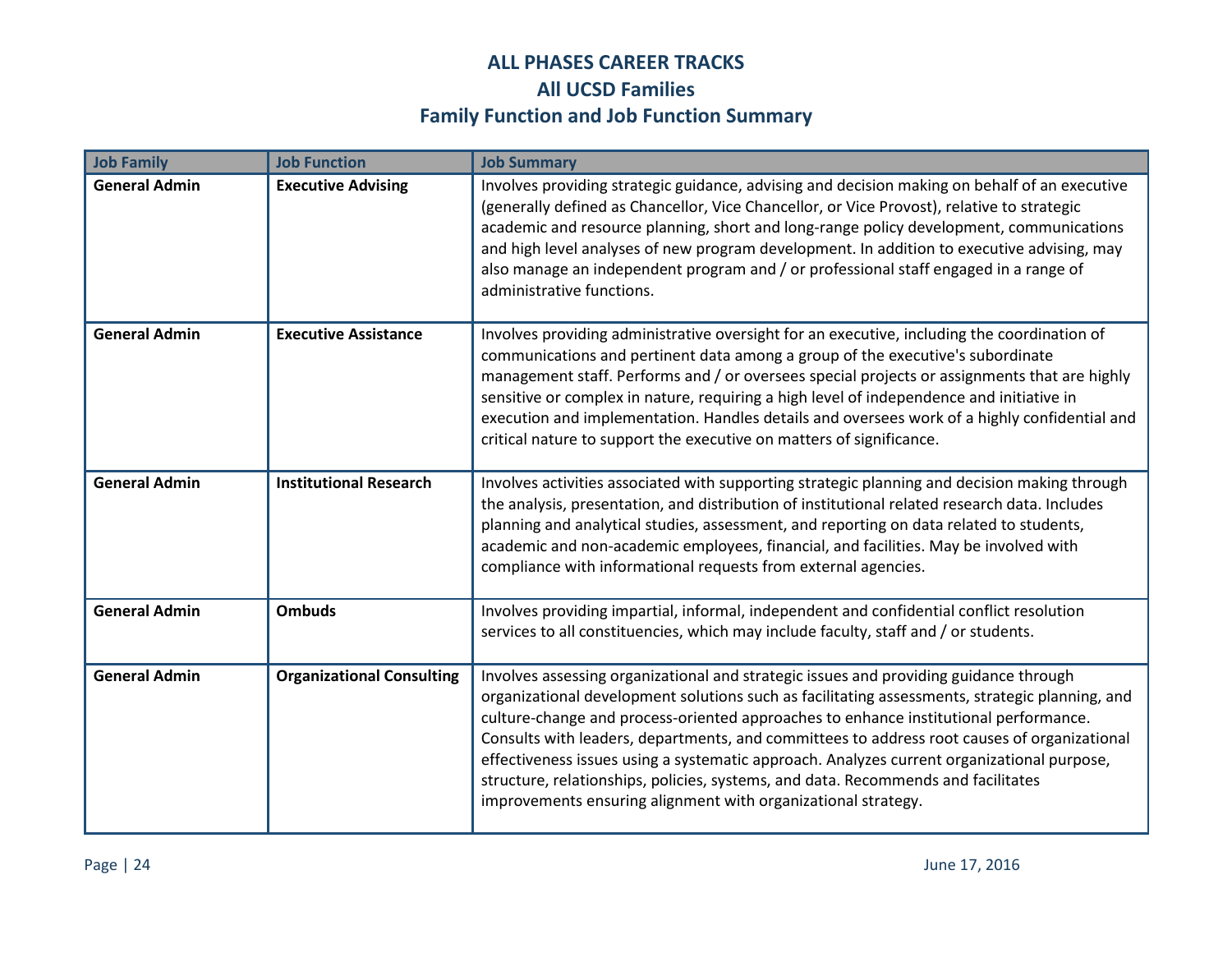| <b>Job Family</b>    | <b>Job Function</b>                          | <b>Job Summary</b>                                                                                                                                                                                                                                                                                                                                                                                                                                                                                                                                                                                                                                                                                                                                                                                                                                                                                                                                                                                                         |
|----------------------|----------------------------------------------|----------------------------------------------------------------------------------------------------------------------------------------------------------------------------------------------------------------------------------------------------------------------------------------------------------------------------------------------------------------------------------------------------------------------------------------------------------------------------------------------------------------------------------------------------------------------------------------------------------------------------------------------------------------------------------------------------------------------------------------------------------------------------------------------------------------------------------------------------------------------------------------------------------------------------------------------------------------------------------------------------------------------------|
| <b>General Admin</b> | <b>Product Development</b>                   | Responsible for identifying and investigating new product opportunities within a defined<br>range of responsibility. Develops project plans and manages the design, development, testing,<br>and documentation of select products, services or enhancements. Formulates and executes<br>business plans for product development and launch. Develops and participates in public<br>outreach activities and informational campaigns to promote awareness of products or<br>services. Maintains knowledge of new trends and products in the appropriate markets.                                                                                                                                                                                                                                                                                                                                                                                                                                                              |
| <b>General Admin</b> | <b>Project and Policy</b><br><b>Analysis</b> | Involves analytical studies on a variety of policies, projects, programs and issues in support of<br>a function, program and / or organizational unit, or in research of new or changing systems<br>and programs. Assists in policy and program planning, development and administration;<br>interprets, monitors and analyzes information regarding policies and procedures and provides<br>consultative services regarding general management to department administrators.                                                                                                                                                                                                                                                                                                                                                                                                                                                                                                                                              |
| <b>General Admin</b> | <b>Records Management</b>                    | Involves developing and managing procedures that promote sound, efficient, and economical<br>records management, which includes creation, organization of, and access to records;<br>maintenance, retention and disposition of administrative records; and security and privacy of<br>records. Supports the management of recorded information, consults with users to develop<br>compliant, secured and trustworthy record keeping systems that are efficiently maintained,<br>establishes processes and guidelines to dispose of records when their administrative, legal,<br>audit, regulatory and historical value have ceased. Ensures compliance to standards,<br>applicable laws and internal policies, and operating procedures for consistent creation,<br>maintenance and use, and disposition of University records. May include classifying, storing,<br>securing, and destroying (or in some cases, archival preservation) records or consulting others<br>on how to apply best practices to such activities. |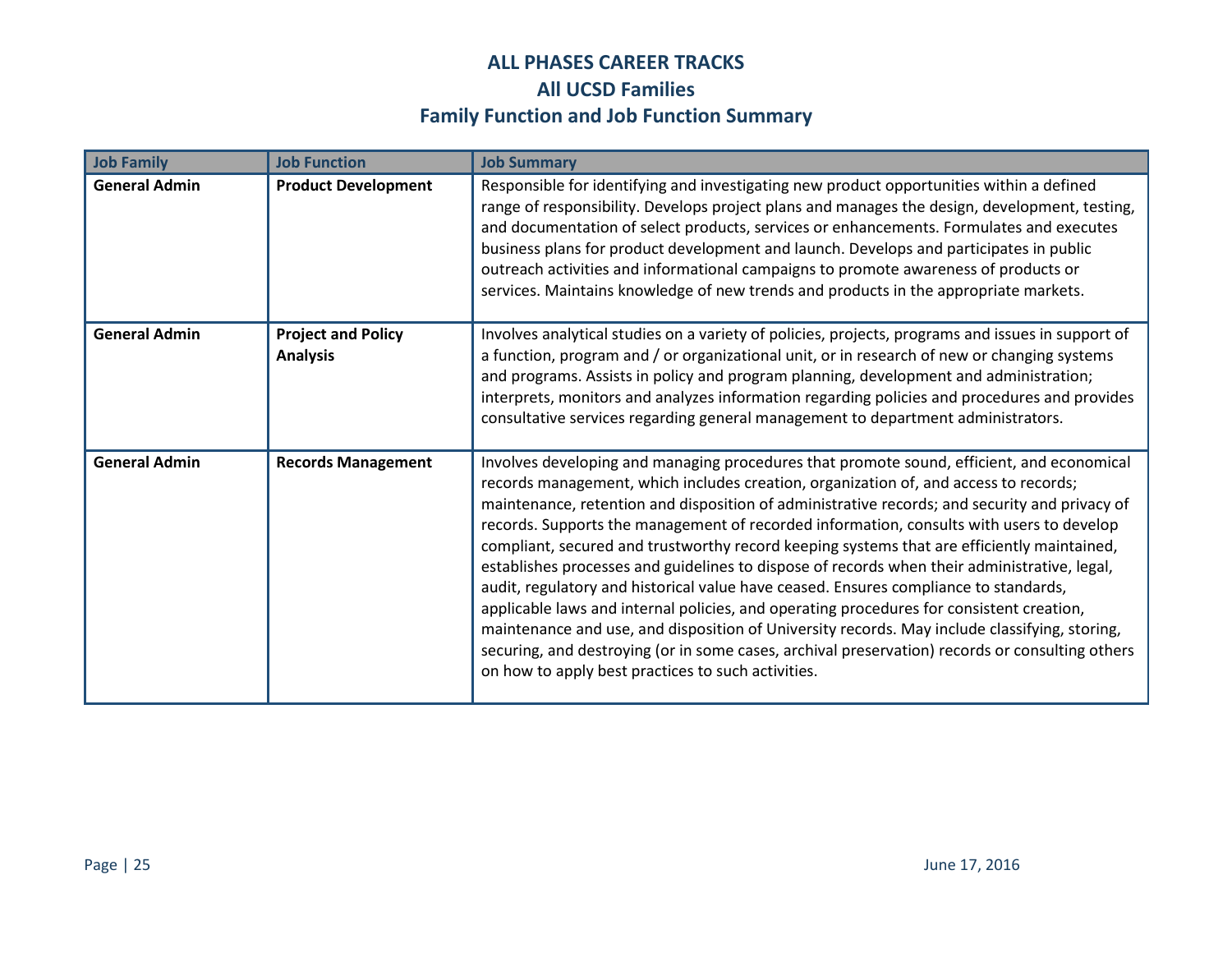| <b>Job Family</b>      | <b>Job Function</b>                          | <b>Job Summary</b>                                                                                                                                                                                                                                                                                                                                                                                                                                                                                                                                                                                                                                    |
|------------------------|----------------------------------------------|-------------------------------------------------------------------------------------------------------------------------------------------------------------------------------------------------------------------------------------------------------------------------------------------------------------------------------------------------------------------------------------------------------------------------------------------------------------------------------------------------------------------------------------------------------------------------------------------------------------------------------------------------------|
| <b>General Admin</b>   | <b>Vendor Relations</b><br><b>Management</b> | Involves administration and operational oversight of vendors for outsourced activities,<br>projects and programs in collaboration with key stakeholders. Evaluates vendor logistical and<br>performance capabilities, establishes vendor monitoring and tracking processes, and assesses<br>vendor performance using a variety of vendor management strategies (e.g., service level<br>agreements, operational audits, surveys, etc.) to ensure continuous improvement. Monitors<br>participant satisfaction with vendor services. Provides liaison to stakeholders / users of vendor<br>services and handles escalated problems and program appeals. |
| <b>Human Resources</b> | <b>Academic Human</b><br><b>Resources</b>    | Involves recommending, developing, implementing, administering, coordinating, and/or<br>evaluating Academic Human Resources policies, labor contracts, statutes, programs, and<br>procedures covering one or more of the following: academic recruitment, appointment, and<br>advancement; compensation and salary administration; faculty welfare programs; visa<br>procurement; benefits; payroll; training and development; faculty misconduct; and faculty<br>equity.                                                                                                                                                                             |
| <b>Human Resources</b> | <b>Benefits</b>                              | Involves administering and communicating benefits programs. Influences, shapes and<br>collaborates on employee benefit programs. May provide training to departments on<br>employee benefit programs, and workshops on new / amended benefit programs.                                                                                                                                                                                                                                                                                                                                                                                                |
| <b>Human Resources</b> | <b>Benefits Program Strategy</b>             | Involves design, development, and procurement of health and welfare, work / life, retirement<br>or other employee benefit programs and policies. Negotiates and manages insurance<br>contracts to ensure the most favorable coverage, cost, terms and plan design for employees<br>and the organization. May administer self-insured plans or coordinate with contracted<br>administrative services. Consults with all levels of management and constituent groups on<br>benefit programmatic and financial / budgetary considerations.                                                                                                               |
| <b>Human Resources</b> | Compensation                                 | Involves developing, implementing and administering compensation policies and programs.<br>Reviews job evaluations requests and proposals, and provides advice on job evaluation,<br>position management, and position salary-setting.                                                                                                                                                                                                                                                                                                                                                                                                                |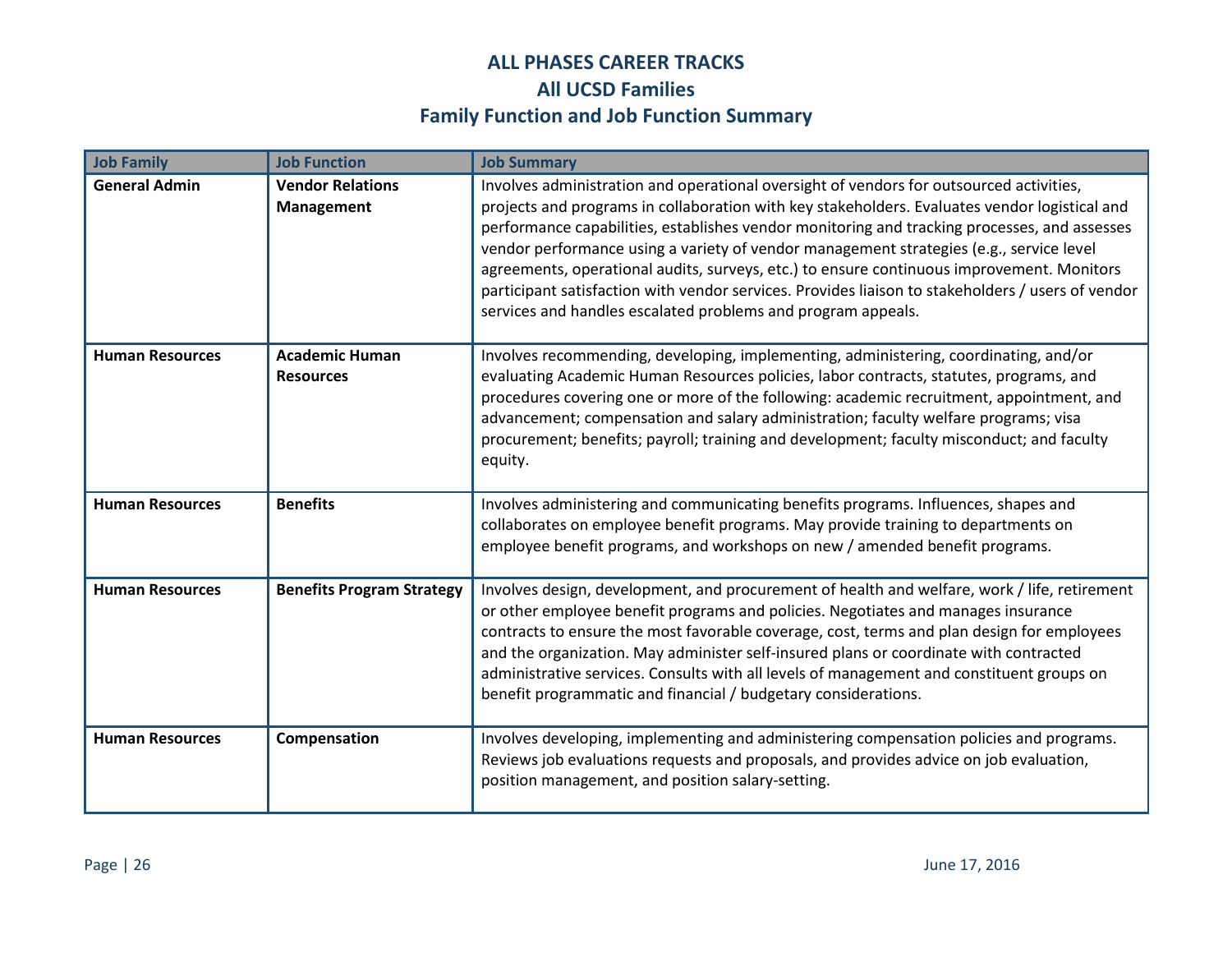| <b>Job Family</b>      | <b>Job Function</b>                          | <b>Job Summary</b>                                                                                                                                                                                                                                                                                                                                                                                                                                |
|------------------------|----------------------------------------------|---------------------------------------------------------------------------------------------------------------------------------------------------------------------------------------------------------------------------------------------------------------------------------------------------------------------------------------------------------------------------------------------------------------------------------------------------|
| <b>Human Resources</b> | <b>Employee Relations</b>                    | Involves the design and administration of programs, procedures and plans related to<br>employee workplace issues such as conduct, discipline, performance, communications,<br>policies and procedures. Uses employee relations concepts and applies policies and<br>procedures to resolve a variety of employee relations issues and situations. Works in<br>collaboration with other functional areas of human resources.                        |
| <b>Human Resources</b> | Employment                                   | Involves developing, implementing and / or maintaining recruitment and other employment<br>and sourcing programs and policies. Provides advice and counsel on employment practices<br>and recruitment processes.                                                                                                                                                                                                                                  |
| <b>Human Resources</b> | <b>Equal Employment</b><br>Opportunity       | Involves developing, implementing, and / or administering diversity, equal employment<br>opportunity and affirmative action efforts in order to comply with government legislation and<br>management directives and support equity and inclusion programs. Provides advice and<br>conducts analyses of the organization's related programs to ensure compliance with<br>government legislation, and monitor progress toward organizational goals. |
| <b>Human Resources</b> | <b>HR Generalist</b>                         | Involves recommending, developing, implementing, administering, coordinating, and / or<br>evaluating Human Resources policies, labor contracts, statutes, programs and procedures<br>covering several of the following: recruitment, compensation, employee relations, labor<br>relations, payroll, benefits, welfare programs, training and development, visa procurement,<br>inter-location transfers, and employee services.                   |
| <b>Human Resources</b> | <b>Labor Relations</b>                       | Involves establishing and maintaining satisfactory labor-management relations, including<br>monitoring and ensuring adherence to contract provisions, participating in negotiating<br>sessions, addressing grievances and questions of a specific group of union employees.                                                                                                                                                                       |
| <b>Research Admin</b>  | <b>Academic Program</b><br><b>Management</b> | Involves managing a significant, independent academic or research program. Formulates<br>program strategies and goals. Plans, directs and controls program budget and other related<br>resources.                                                                                                                                                                                                                                                 |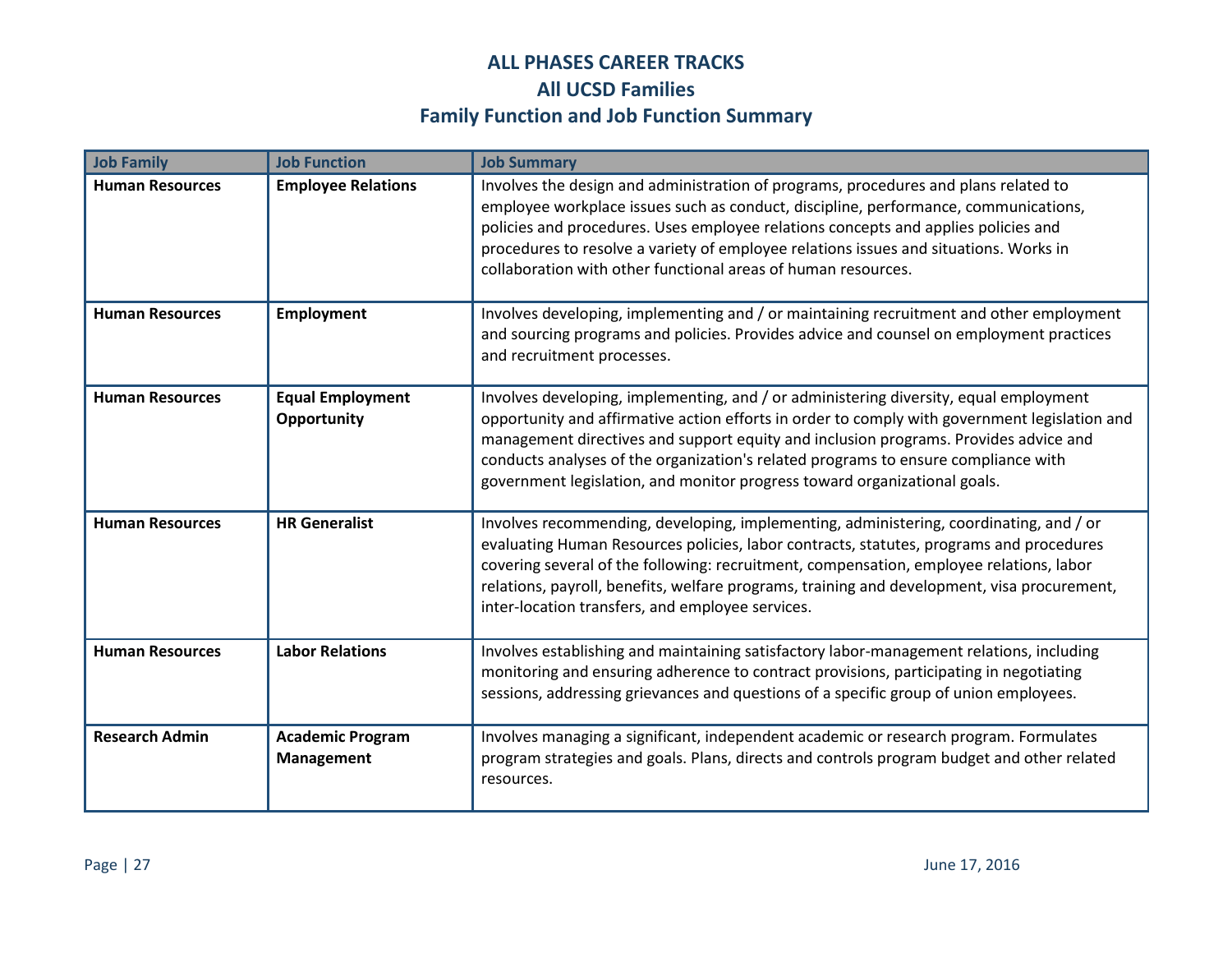| <b>Job Family</b>     | <b>Job Function</b>                           | <b>Job Summary</b>                                                                                                                                                                                                                                                                                                                                                                                                                                                                                                                                                                                                                                                                                                                                                                                                                                               |
|-----------------------|-----------------------------------------------|------------------------------------------------------------------------------------------------------------------------------------------------------------------------------------------------------------------------------------------------------------------------------------------------------------------------------------------------------------------------------------------------------------------------------------------------------------------------------------------------------------------------------------------------------------------------------------------------------------------------------------------------------------------------------------------------------------------------------------------------------------------------------------------------------------------------------------------------------------------|
| <b>Research Admin</b> | <b>Contracts and Grants</b>                   | Involves providing analytical and financial support in proposal processing, contract and grant<br>administration, and budget development, including pre-award proposal initiatives,<br>management of funds post-award, and closeout activities for federal, state, local and private<br>sponsors. Involves activities associated with forecasting, planning, and managing of research<br>portfolios by performing some or all of the following: coordinating and identifying and<br>developing and / or presenting proposals, contracts and other agreements; reviewing<br>proposals to ensure institutional compliance; negotiating, administering and monitoring<br>contract and grant awards, including compliance with regulations, terms and conditions;<br>financial management and reporting; and sub award / subcontract issuance and<br>administration. |
| <b>Research Admin</b> | <b>Intellectual Property</b>                  | Involves advising on intellectual property (IP) rights protection, business startup and other<br>technology transfer related issues. Evaluates the commercial potential of research results,<br>obtains and manages the appropriate IP rights protection, markets inventions and software,<br>and / or biological / tangible materials; drafts and negotiates, and manages IP licenses and<br>Material Transfer Agreements (MTAs), Non-Disclosure Agreements (NDAs), and advises on IP<br>terms in research and collaboration agreements. Supports companies who wish to sponsor<br>research and / or license technologies. Facilitates administration of federal and state laws<br>regarding research, conflict of interest, IP, contracts and employment. Works with outside<br>patent attorneys to file patent applications.                                  |
| <b>Research Admin</b> | <b>Research Compliance</b>                    | Involves staffing, administering or managing research oversight and compliance committee<br>activities related to research activities such as human subjects, animal use and care, conflict of<br>interest and export control. Reviews research protocols for use in specific fields, assists in<br>writing and reviewing protocols, and compliance with federal, state, and University mandated<br>laws, regulations and policies.                                                                                                                                                                                                                                                                                                                                                                                                                              |
| <b>Research Admin</b> | <b>Research Grant Program</b><br><b>Admin</b> | Involves oversight and coordination of research grant programs, including program<br>development, planning and evaluation, peer review and applicant relations, grant application<br>and award management, and synthesis and dissemination of research findings.                                                                                                                                                                                                                                                                                                                                                                                                                                                                                                                                                                                                 |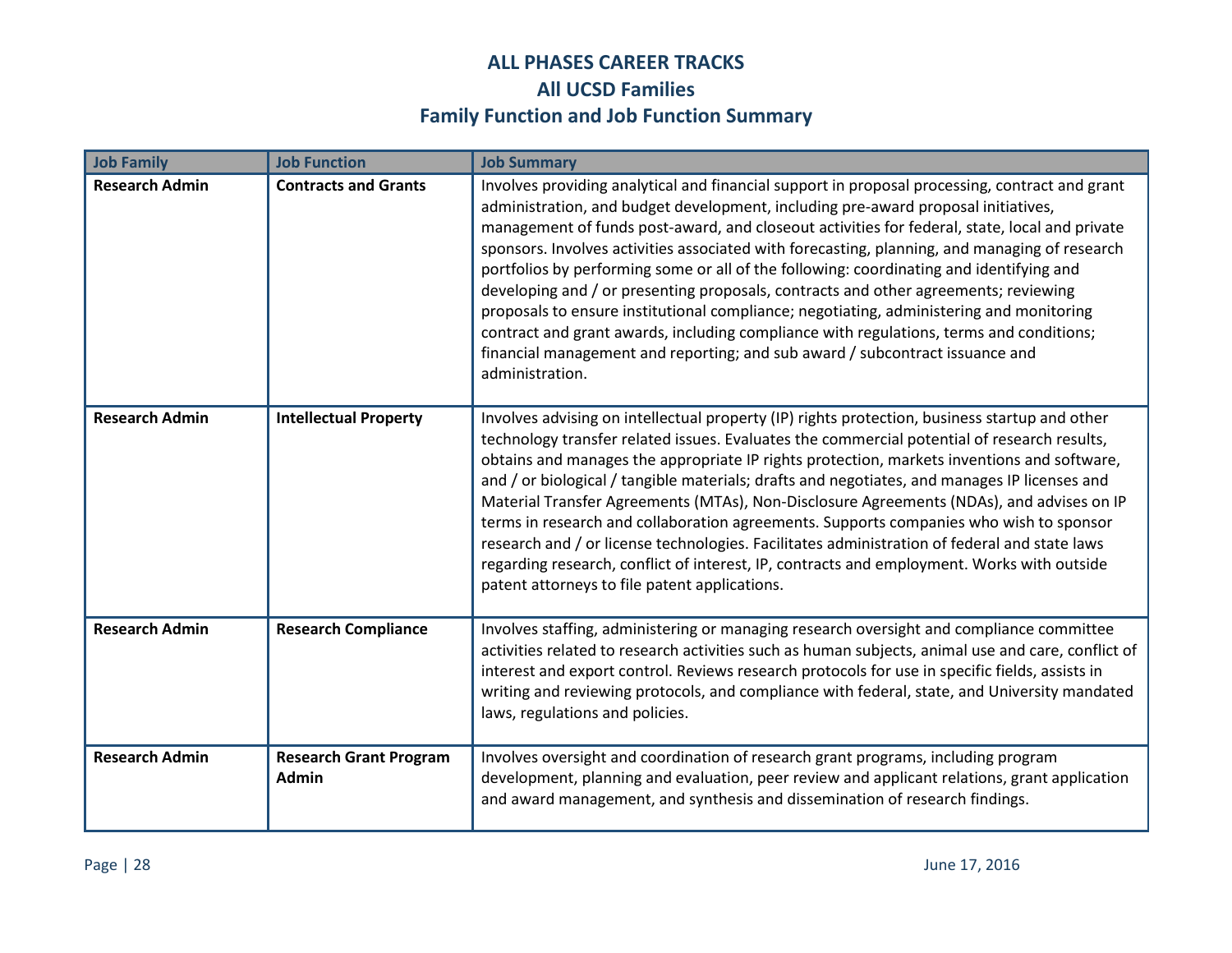| <b>Job Family</b>       | <b>Job Function</b>                               | <b>Job Summary</b>                                                                                                                                                                                                                                                                                                                                                                                                                                                                        |
|-------------------------|---------------------------------------------------|-------------------------------------------------------------------------------------------------------------------------------------------------------------------------------------------------------------------------------------------------------------------------------------------------------------------------------------------------------------------------------------------------------------------------------------------------------------------------------------------|
| <b>Research and Lab</b> | <b>Animal Care</b>                                | Involves conducting or assisting with routine, emergency and critical veterinary care and<br>animal husbandry activities for clinical or laboratory animal patients. May be involved in<br>conducting or assisting with research and teaching projects including development and design<br>of animal protocols. May involve internal and public outreach. May include instructions of<br>students, volunteers and clients.                                                                |
| <b>Research and Lab</b> | <b>Animal Field Research</b>                      | Participates in independent animal research programs, including identification of funding<br>support, outreach / marketing activities, and teaching and curriculum development.<br>Coordinates activities in support of training and research goals.                                                                                                                                                                                                                                      |
| <b>Research and Lab</b> | <b>Clinical Research Human</b><br><b>Subjects</b> | Involves the development of and ensures compliance with clinical study protocols that involve<br>human subjects. Oversees and resolves operational aspects of clinical studies or trials in<br>conjunction with project teams and in accordance with standard operating procedures and<br>good clinical practice and regulations. May be responsible for budget, clinical supply<br>operations, site and vendor selection.                                                                |
| <b>Research and Lab</b> | <b>Field Research</b>                             | Involves the on-site administrative, research, facilities management and / or cultivation<br>functions involved in establishing and maintaining environmental field research sites. Field<br>sites represent a diverse range of eco-regions to support of a variety of research activities.                                                                                                                                                                                               |
| <b>Research and Lab</b> | <b>Lab Instruction</b>                            | Involves the application of specialized academic or scientific knowledge to perform or develop<br>experimental procedures as part of academic instructional lab and / or research programs.<br>Responsible for laboratory instruction methodologies and protocols and performing<br>experiments and teaching exercises. Troubleshoots problems with equipment and materials<br>during classroom exercises. May perform literature research, data analysis and participate in<br>teaching. |